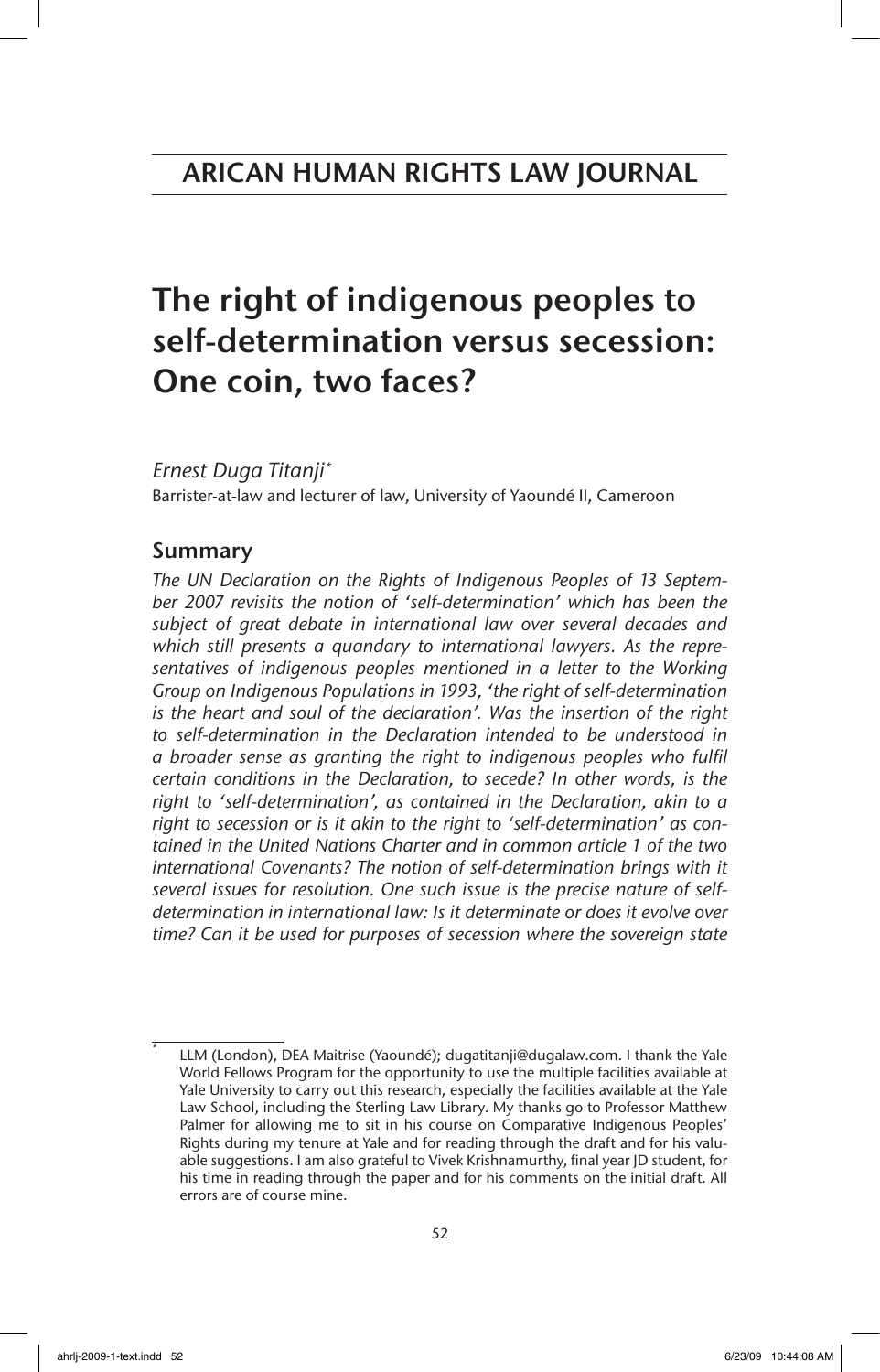*does not guarantee such rights to indigenous people; or can it be used as justification for the secession of indigenous peoples where their right of self-determination within the state has been violated? It is argued in this article that the notion of 'self-determination' as used in the Declaration must be distinguished from 'self-determination' as used in the other international instruments, as a mere declaration cannot modify a norm of international law contained in international conventions and covenants. Since the Declaration does not provide sanctions for non-compliance, the author further argues that, where states do not conform, the sanction may well be the same as that for self-determination in general, amounting to what is much feared by states: the possible dismemberment of a state entity along indigenous lines. To arrive at this, the author analyses the notion of 'self-determination', on the one hand, and the ensuing development into the notion of the right to 'secession', on the other, before concluding that indigenous peoples who do not enjoy their indigenous rights within the state under the scope of internal self-determination, may exercise their right to external self-determination, and in the course of exercising their right to external self-determination, they may make claims to their right of 'secession'.*

## 1 Introduction

On 13 September 2007, the General Assembly of the United Nations (UN) adopted<sup>1</sup> the Declaration on the Rights of Indigenous Peoples (Declaration),<sup>2</sup> after over two decades of negotiations. This resolution failed to be adopted by consensus because of several reasons highlighted in the declarations of the countries that voted against as well as in the declarations of some of the countries that abstained from voting.

One issue that posed substantial problems during the negotiations and discussions was the implication of the insertion of the notion of 'self-determination' in the Declaration. The importance of the question of self-determination cannot be gainsaid. As the representatives of indigenous peoples mentioned in a letter to the Working Group on Indigenous Populations in 1993, '[t]he right of self-determination is the heart and soul of the Declaration'.<sup>3</sup> And they were not ready to 'consent to any language which limits or curtails the right of selfdetermination'.4

 $\overline{1}$  The adoption was by a vote of 143 for, four against and 11 abstentions. The United States of America, New Zealand, Australia and Canada voted against the Declaration.

<sup>&</sup>lt;sup>2</sup> UN Resolution A/RES/61/295 of 13 September 2007.

<sup>3</sup> Cited in S Pritchard 'Working group on Indigenous Populations: Mandate, standardsetting and future perspectives' in S Pritchard (ed) *Indigenous peoples, the United Nations and human rights* (1998) 46.

Pritchard (n 3 above) 3.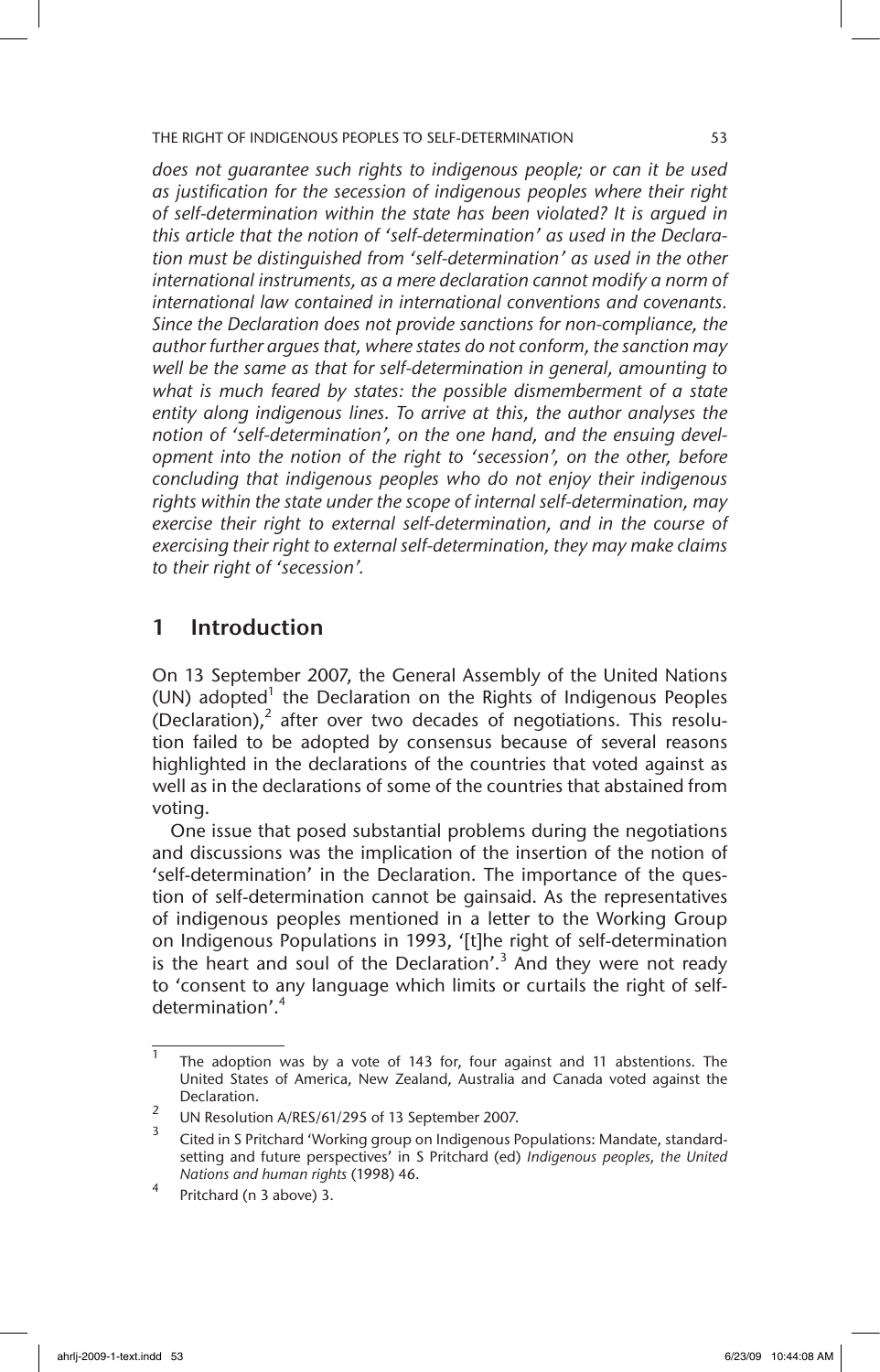Was the insertion of the right to self-determination in the Declaration intended to be understood in a broader sense as granting the right to indigenous peoples who fulfil certain conditions in the Declaration, to secede? In other words, is the right to 'self-determination' as contained in the Declaration akin to the right to 'self-determination' as contained in the UN Charter<sup>5</sup> and in common article  $1<sup>6</sup>$  of the two international covenants? Is it akin to a right to 'secession' or does it have a separate meaning distinct from the above?

The final text of the Declaration seems to answer this question in the negative. Article 46(1) of the Declaration provides:

Nothing in this Declaration may be interpreted as implying for any state, people, group or person any right to engage in any activity or to perform any act contrary to the Charter of the United Nations or construed as authorising or encouraging any action which would dismember or impair, totally or in part, the territorial integrity or political unity of sovereign and independent states.

I use the word 'seems' because this article, which was modified<sup>7</sup> at the behest of the African group, if read in isolation, may give the impression that the use of the expression 'self-determination' invariably would strive to protect territorial integrity and in no circumstance may amount to secession.

The notion of self-determination that reappears in this Declaration, like the mythical phoenix that rises from its ashes, brings with it several issues for resolution. One such issue is the precise nature of self-determination in international law: Is it determinate or does it evolve over time? Can it be used for purposes of secession where the sovereign state does not guarantee such rights to indigenous people, or can it be used as justification for the secession of indigenous peoples where their right of self-determination within the state has been violated?

I argue in this article that the notion of 'self-determination', as used in the Declaration, must be distinguished from 'self-determination' as

 $\frac{5}{6}$  The 1945 Charter.

Art 1 of the International Covenant on Civil and Political Rights (General Assembly Resolution 2200A (XXI) of 16 December 1966) (CCPR) and art 1 of the International Covenant on Economic, Social and Cultural Rights (General Assembly Resolution 2200A (XXI) of 16 December 1966) (CESCR): '1. All peoples have the right of selfdetermination. By virtue of that right they freely determine their political status and freely pursue their economic, social and cultural development. 2. All peoples may, for their own ends, freely dispose of their natural wealth and resources without prejudice to any obligations arising out of international economic co-operation, based upon the principle of mutual benefit, and international law. In no case may a people be deprived of its own means of subsistence. 3. The States Parties to the present Covenant, including those having responsibility for the administration of Non-Self-Governing and Trust Territories, shall promote the realisation of the right of self-determination, and shall respect that right, in conformity with the provisions of the Charter of the United Nations.'

<sup>7</sup> The initial draft reads: 'Nothing in this Declaration may be interpreted as implying for any state, people, group or person any right to engage in any activity or to perform any act contrary to the Charter of the United Nations.'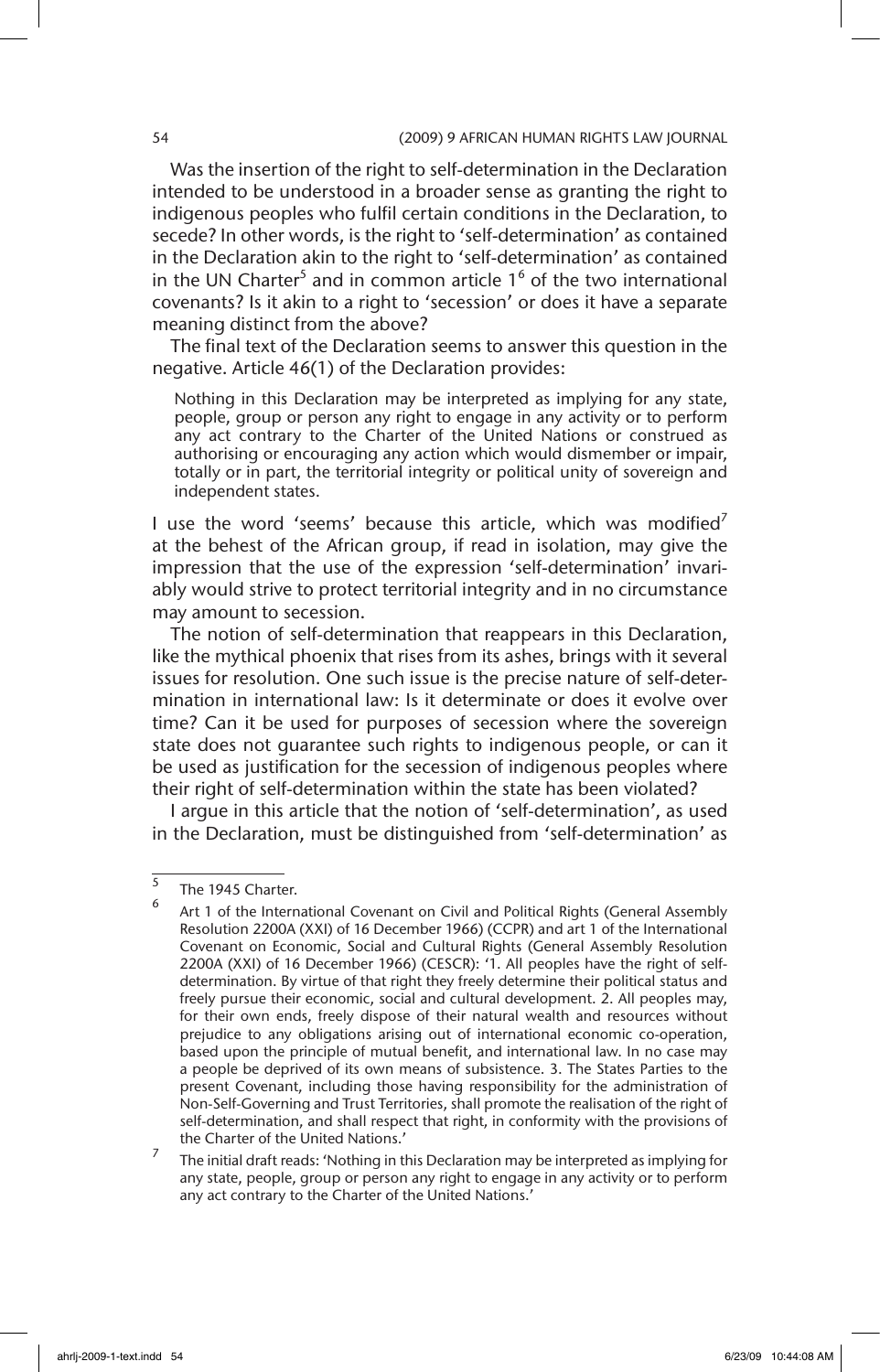used in other international instruments, as a mere declaration cannot modify a norm of international law contained in international conventions and covenants.

Since the Declaration does not provide sanctions for non-compliance, I further argue that where states do not conform, the sanction may well be the same as that for self-determination in general, which may amount to what is much feared by states, that is, the possible dismemberment of a state entity along indigenous lines. To arrive at this, I analyse the notion of 'self-determination', on the one hand, and its ensuing development into the notion of the right to 'secession', on the other, before concluding that indigenous peoples who do not enjoy their indigenous rights within the state under the scope of internal selfdetermination may exercise their right to external self-determination, and in the course of exercising their right to external self-determination, they may make claims to their right to 'secession'.

# 2 Justifications of the right of indigenous peoples to self-determination

One may ask the question: Why is it important to grant a right of selfdetermination specific to indigenous peoples? In other words, are the general human rights instruments not sufficient? What sense does it make to coin a new right to self-determination specific to indigenous peoples when the existing human rights instruments already afford them such rights? Is there no duplicity in such a provision? In the ensuing paragraphs, I highlight the insufficiency of treating the rights of indigenous peoples as general human rights and examine the justifications that have been advanced for the existence of a separate rights instrument for indigenous peoples.

The argument may be advanced that the Charter of the UN and common article 1 of the two international human rights Covenants make sufficient provision for the right to self-determination. The UN Charter provides *inter alia* in article 1 that the purpose of the UN shall be to 'develop friendly relations among nations based on respect for the principle of equal rights and self-determination of peoples ...',<sup>8</sup> and common article 1 of the two international Covenants<sup>9</sup> determines that '[a]ll peoples have the right of self-determination. By virtue of that right they freely determine their political status and freely pursue their economic, social and cultural development.'

These international instruments do not distinguish between the types of persons or peoples protected and may be deemed to be largely suf-

<sup>8</sup> Art 1(2) of the Charter of the United Nations.

CCPR and CESCR.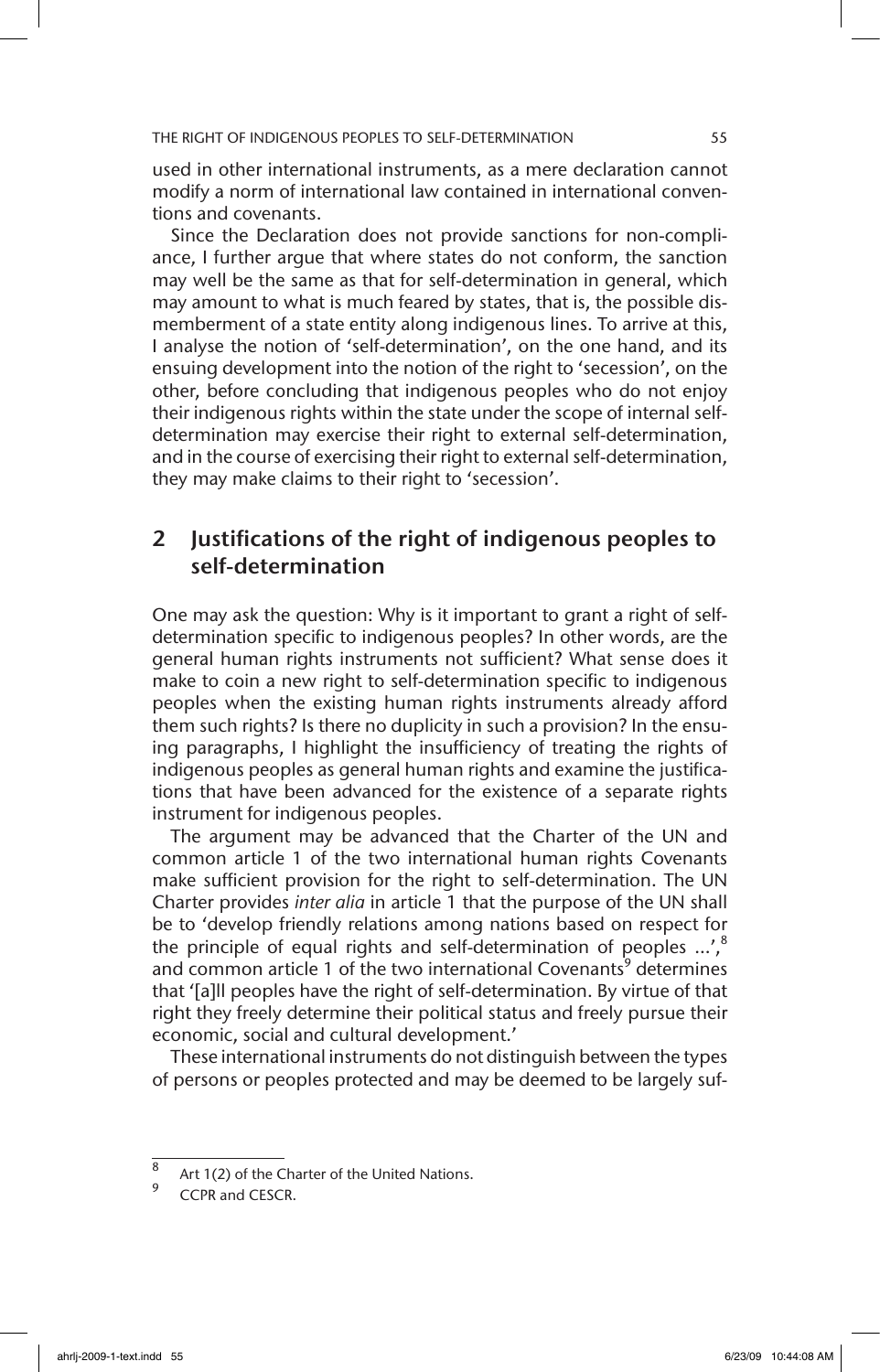ficient. Hence, the argument is that there is no necessity for another instrument specific to indigenous peoples.

The same question would have been asked as to the necessity of having specific instruments relating to the protection of the rights of children and minors<sup>10</sup> and the rights of women.<sup>11</sup> If those instruments were sufficient, then there would have been no need to over-belabour the point.

However, one argument that can be advanced is as to the specificity of the rights of indigenous peoples. Theirs cannot be treated merely as rights falling within the global ambit of human rights, as indigeneity<sup>12</sup> and the rights that go with it are specific.

The question of the rights of indigenous peoples is one of collective rights as opposed to individual rights. While the rights contained in the international Covenants may be actionable as individual rights under the international human rights system, the rights of indigenous peoples would be actionable as a collective right. Also, the various qualifications of the notion under UN practice did not extend it to cover minorities and indigenous peoples.

As to whether a communication can be brought before the Human Rights Committee for self-determination as a collective right, this possibility was eliminated by the Committee in the *Lubicon Lake Band* case.<sup>13</sup> In that case, the Committee opted for a restrictive interpretation of the Optional Protocol to the International Covenant on Civil and Political Rights (CCPR) with regard to complaints relating to the right of self-determination and held that:

While all peoples have the right of self-determination and the right freely to determine their political status, pursue their economic, social and cultural development and dispose of their natural wealth and resources, as stipulated in article 1 of the Covenant, the question whether the Lubicon Lake Band constitutes a 'people' is not an issue for the Committee to address under the Optional Protocol to the Covenant. The Optional Protocol provides a procedure under which individuals can claim that their individual rights have been violated. These rights are set out in part III of the Covenant, articles 6 to 27, inclusive.

In the light of the foregoing, one may safely state that the Declaration serves as an instrument that would empower indigenous peoples with the appropriate tools to fight against such escape mechanisms in the protection of their rights. In fact, Amnesty International thinks that the

<sup>&</sup>lt;sup>10</sup> Convention on the Rights of the Child (CRC).

Convention on the Elimination of All Forms of Discrimination Against Women (CEDAW).

<sup>12</sup> Some authors, such as Jeremy Waldron (*Indigeneity? First peoples and last occupancy* (2003)), prefer the use of the word 'indigeneity', while others, such as Patrick Thornberry (*Indigenous peoples and human rights* (2002)) prefer the word 'indigenousness'.

<sup>13</sup> *Lubicon Lake Band v Canada*, Communication No 167/1984, views adopted on 26 March 1990.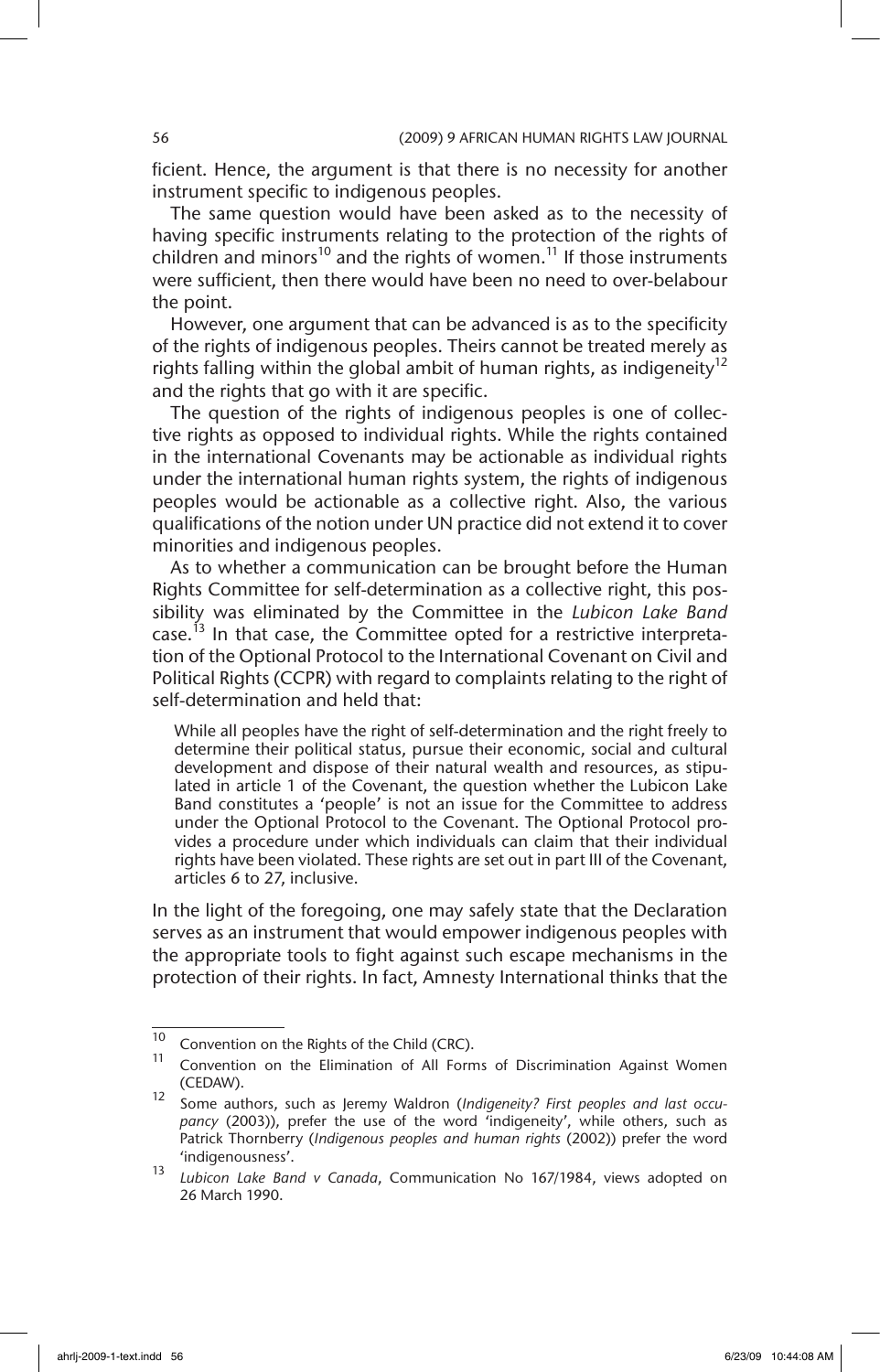Declaration fills an important gap.<sup>14</sup> It addresses indigenous peoples' protection against discrimination and genocide. It reaffirms their right to maintain their unique cultural traditions and recognises their right of self-determination, including secure access to lands and resources essential for their survival and welfare. Though UN treaty bodies have repeatedly affirmed state obligations to protect indigenous peoples, the grave human rights violations they have experienced have continued unabated in every region of the world. 'Indigenous peoples are among the most marginalised and the most vulnerable.<sup>15</sup>

# 3 The evolutionary nature of the theory of selfdetermination

The UN Declaration on Indigenous Peoples' Rights revisits a concept which is in constant evolution in international law. The difficulty in coining an overarching concept of self-determination has been present for a long time. The notion of self-determination may be seen as the chameleon of international law that changes its colour depending on circumstances and according to what kind of shrub it finds itself in. It is also very evasive in that it has been used to mean different things at different times.<sup>16</sup>

Hannum in his article 'Rethinking self-determination',<sup>17</sup> in presenting the difficulty inherent in coining a clear-cut scope and meaning for the concept of self-determination, states:

No contemporary norm of international law has been so vigorously promoted or widely accepted — at least in theory — as the right to self-determination. Yet the meaning of that right remains as vague and imprecise as when it was enunciated by President Woodrow Wilson and others at Versailles.

The evolutionary nature of the concept of self-determination is most aptly presented by Drew,  $18$  who states:

The right of self-determination is simply one of the most normatively confused and indeterminate principles in the canon of international legal doctrine … beyond colonialism, the right of self-determination is played by an excess of indeterminacy both in terms of scope and content.

Building on this, one can clearly distinguish three periods in the evolution of the right to self-determination, namely, the use of the concept

<sup>14</sup> Amnesty International Index IOR 40/038/2006 (Public) News Service No 282 of 1 November 2006.

 $\frac{15}{16}$  As above.

It was used during the League of Nations era to justify the creation of nation states in Europe; it was used for the purpose of decolonisation under the UN, and has been used after the decolonisation era for different purposes, including secession.

<sup>17</sup> (1993-1994) 34:1 *Virginia Journal of International Law* 2.

<sup>18</sup> C Drew 'The East Timor story: International law on trial' (2001) 12 *European Journal of International Law* 653.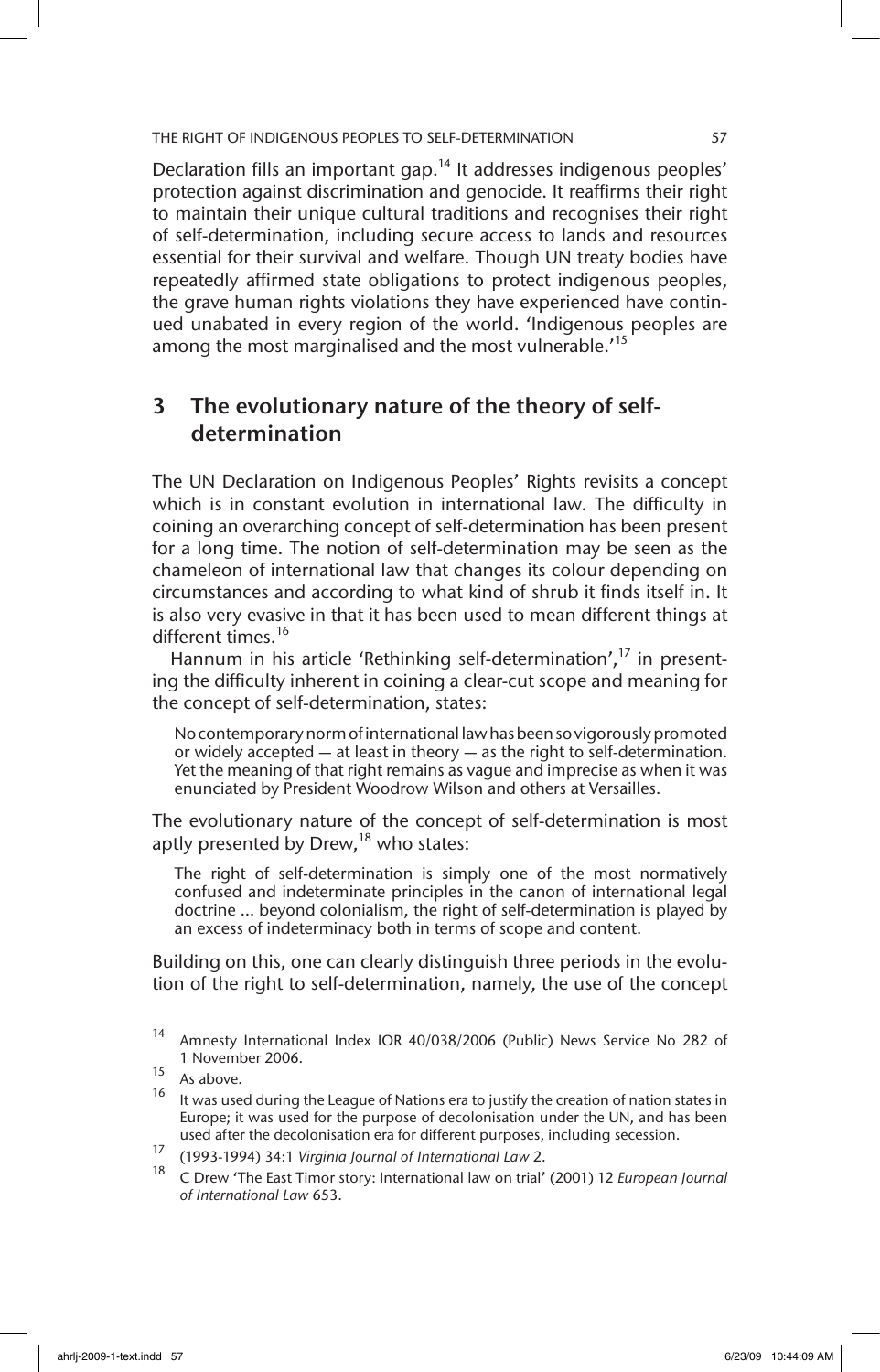before the decolonisation era, the use of the concept for the purpose of decolonisation and the evolution of the concept post-colonisation.

#### 3.1 The period before decolonisation or the period before the United Nations

Brilmayer traces the origin of the concept back to the American Revolution and, in particular, to the text of the Declaration of Independence, and attributes its development to the French Revolution.<sup>19</sup> One may even argue that the wording of the American Declaration of Independence is itself clearly a case of colonial self-determination.

However, the International Committee of Jurists, established in 1920 to examine the question of whether the people of the Aaland Islands had a right to conduct a plebiscite on the issue of the territory's potential separation from Finland and amalgamation with Sweden, was of the view that, although self-determination was important in [modern] political thought, it was not incorporated into the Covenant of the League of Nations and, therefore, was not a part of the positive rule of the Law of Nations:<sup>20</sup>

Positive international law does not recognise the right of national groups, as such, to separate themselves from the state of which they form part by the simple expression of a wish, any more than it recognises the right of other states to claim such a separation.

The second body of experts, the Commission of Inquiry, described it as 'a principle of justice and of liberty, expressed by a vague and general formula which has given rise to the most varied interpretations and differences of opinions'.<sup>21</sup>

National self-determination became the paradigm for political organisation in the eighteenth and nineteenth centuries. The move was towards the creation of nation states with homogeneous populations based on language and culture. The nationalist argument was used to justify the wars that led to the disintegration of the Austro-Hungarian and Ottoman empires.

A more precise formulation of the concept is credited to President Woodrow Wilson, who coined the term even though he did not use it in his famous 'fourteen points' speech to the United States Congress on 8 January 1918 because of his belief that the principle was neither

 $\frac{19}{19}$  L Brilmayer 'Secession and self-determination: A territorial interpretation' (1991) 16 *Yale Journal of International Law* 177.

 $20$  Report of the International Committee of Jurists Entrusted by the Council of the League of Nations with the Task of Giving an Advisory Opinion upon the Legal Aspects of the Aalands Question, Official Journal of the League of Nations (1920) Supplement No 3 5.

<sup>21</sup> The Aaland Islands Question 27, League of Nations Doc B7.21/68/106 (1921) (English version) (report submitted to the Council of the League of Nations by the Commission of Rapporteurs).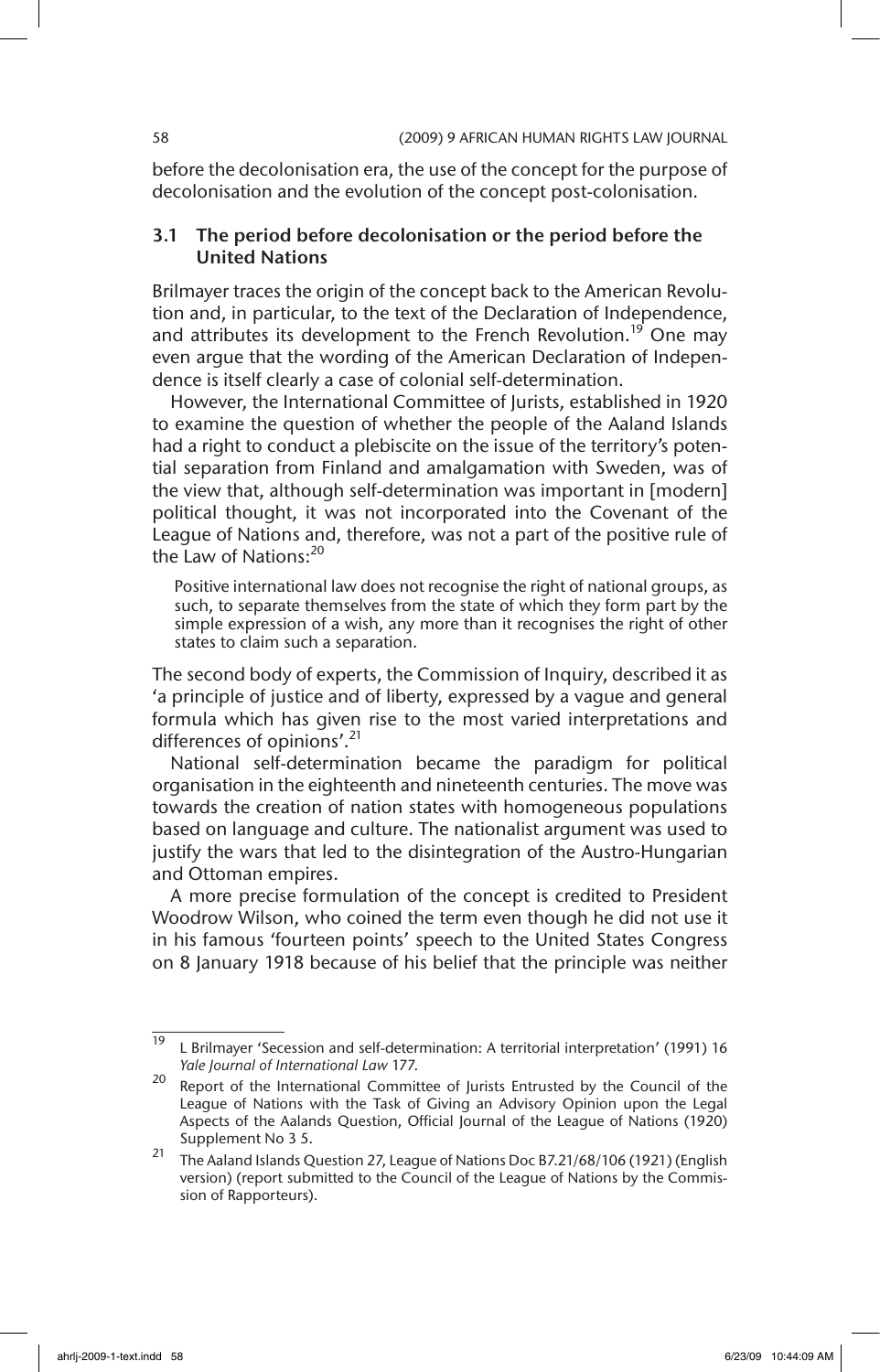absolute nor universal. It was not until a month later that he addressed the question of self-determination directly in the following words: $^{22}$ 

National aspirations must be respected; peoples may now be dominated and governed only by their own consent. Self-determination is not a mere phrase. It is an imperative principle of action, which statesmen will henceforth ignore at their peril.

The League of Nations was to address the issue of self-determination after World War I through the system of mandates. In redrawing the map of Europe after the war, the victors tried to respect ethnic boundaries  $-$  at least with regard to the empire of the defeated nations.<sup>23</sup>

It was also to find some support in Marxism-Leninism. 'The principle of self-determination was used to encourage colonised peoples to throw off alien (and not, coincidentally, capitalist) domination.<sup>'24</sup> Thus, Russia supported self-determination for reasons of communism and quickly extended its power to the newly-freed nations.

### 3.2 Self-determination as a concept for decolonisation as used by the United Nations

One period when the purpose of self-determination was widely accepted was during the decolonisation era. It was used as a concept to relieve colonial peoples from the yoke of colonialism.

Though it was widely accepted, its content and format did not seem to be clear to international lawyers either. UN General Assembly Resolution 1514 (XV) of 14 December 1960 on the Declaration on Granting of Independence to Colonial Countries and Peoples provides in article 2 that '[a]ll peoples have the right to self-determination; by virtue of that right they freely determine their political status and freely pursue their economic, social and cultural development'. Resolution 2625(XXV) of 24 October 1970 Declaration on Principles of International Law Concerning Friendly Relations and Co-operation among States in accordance with the Charter of the United Nations, in the section on the principle of equal rights and self-determination of peoples, states that '[e]very state has the duty to promote, through joint and separate action, realisation of the principle of equal rights and self-determination of peoples, in accordance with the provisions of the Charter'. What is of cardinal importance here are the provisions of article 3 of General Assembly Resolution 1514 (XV) of 14 December 1960 on the Declaration on granting of independence to colonial countries and peoples, which provides unequivocally that 'inadequacy of political, economic,

<sup>22</sup> Woodrow Wilson 'War aims of Germany and Austria', Address of the President of the United States of America, delivered at a joint session of the two houses of Congress on 11 February 1918, para 5 http://wwl2.dataformat.com/Document.aspx?doc=30724 (accessed 15 January 2009).

 $23$  Brilmayer (n 19 above).

Brilmayer (n 19 above) 16.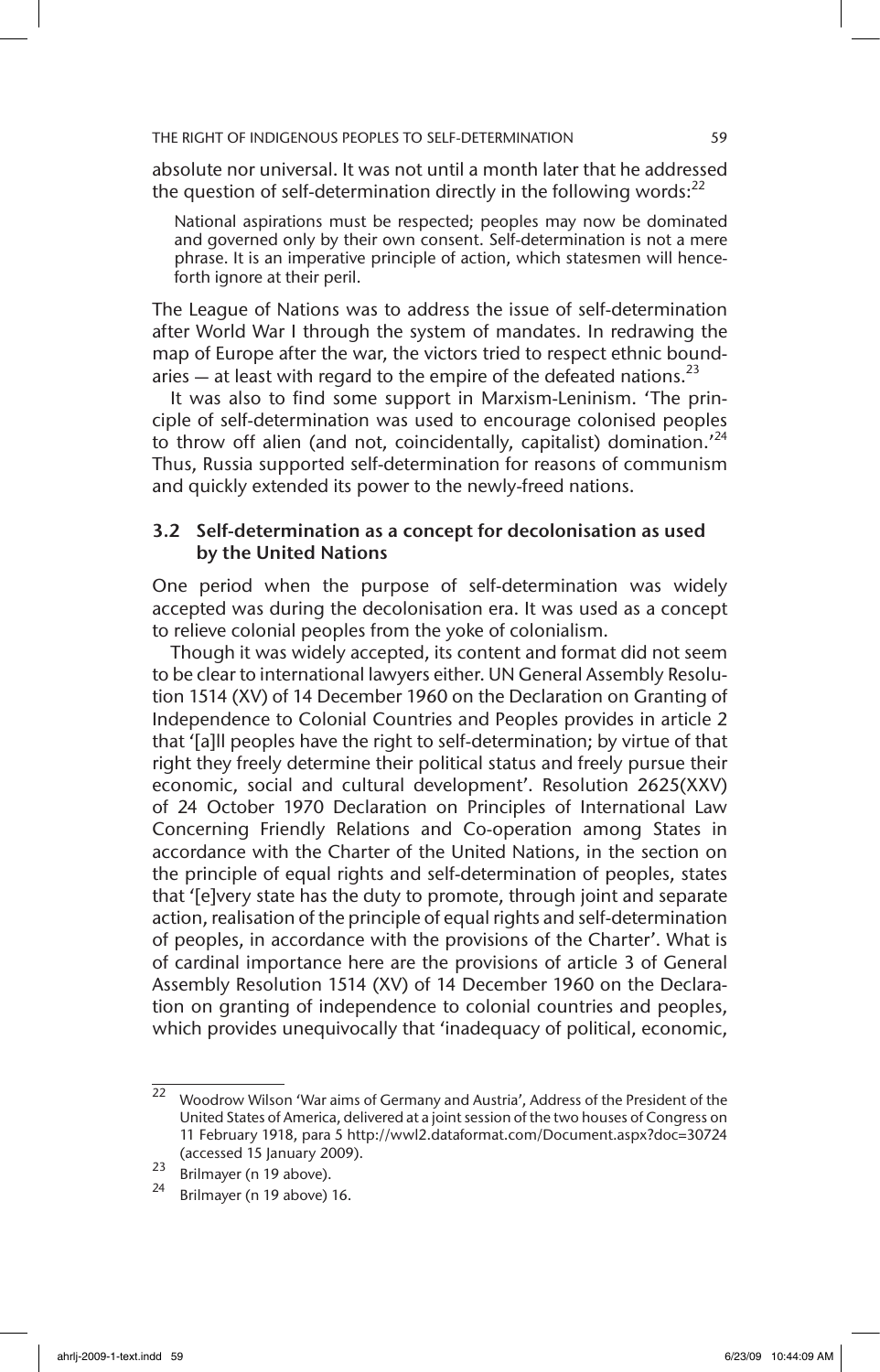social or educational preparedness should never serve as a pretext for delaying independence'.

These Resolutions did not delineate the format that self-determination was to take and who should qualify for self-determination in their application. There was therefore a debate as to whether it applied to ethnic groups, nation states or to any organised community. The criteria were fixed by two important UN documents by Hector Gros Espiell<sup>25</sup> and Aurelia Cristecu<sup>26</sup> to include a history of independence or self-rule in an identifiable territory, a distinct culture, and a will and capability to regain self-governance. However, this did not solve the problem. A people could have a common culture, language, boundary and will and capability to regain self-government and yet be spawn across two or more states. Furthermore, there could be a nation state where the people speak more than one language.

To ease things, a couple of tests were used that have all proved to be problematic today. The first was the principle *uti possidetis juris*<sup>27</sup> that was used to limit the boundaries to colonial boundaries. In as much as this had an advantage in that it limited the issue of determining the boundaries of the colonies in time, it had a major drawback in that those boundaries themselves, at the time they were drawn, did not take into consideration the geography of the area and the cultural constitution of the various peoples. In fact, the story is told of how a senior British official boasted about drawing a line with his blue pen to delimit the boundary between Nigeria and Cameroon (an area he had never been to) while sitting in his office in London:<sup>28</sup>

In those days we just took a blue pencil and a ruler, and we put it at Old Calabar, and drew that line to Yola ... I recollect thinking when I was sitting having an audience with the Emir [of Yola], surrounded by his tribe, that it was a very good thing that he did not know that I, with a blue pencil, had drawn a line through his territory.

 $25$  'The right to self-determination: Implementation of United Nations Resolutions. A study prepared by Hector Gros Espiell, Special Rapporteur of the Sub-Commission on Prevention of Discrimination and Protection of Minorities' (E/CN4/Sub2/405/ Rev1) 1980.

<sup>26</sup> Aurelia Critescu (Special Rapporteur of the Sub-Commission on Prevention of Discrimination and Protection of Minorities) 1981 'The right to self-determination: Historical and current developments on the basis of United Nations instruments' UN Document E/CN.4/Sub2/404/Rev1.

<sup>27</sup> A principle of international law that states that newly-formed states should have the same borders that they had before their independence.

<sup>28</sup> JC Anene *The international boundaries of Nigeria 1885-1960* (1970), cited by M Mutua in 'Why redraw the map of Africa: A moral and legal inquiry' (1994-1995) 16 *Michigan Journal of International Law* 1113. Little wonder, therefore, that several boundary disputes have occurred between Cameroon and Nigeria concerning the boundary in question, which culminated in the International Court of Justice ruling on the issue in October 2002 (*Land and Maritime Boundary between Cameroon and Nigeria (Cameroon v Nigeria: Equatorial Guinea intervening*).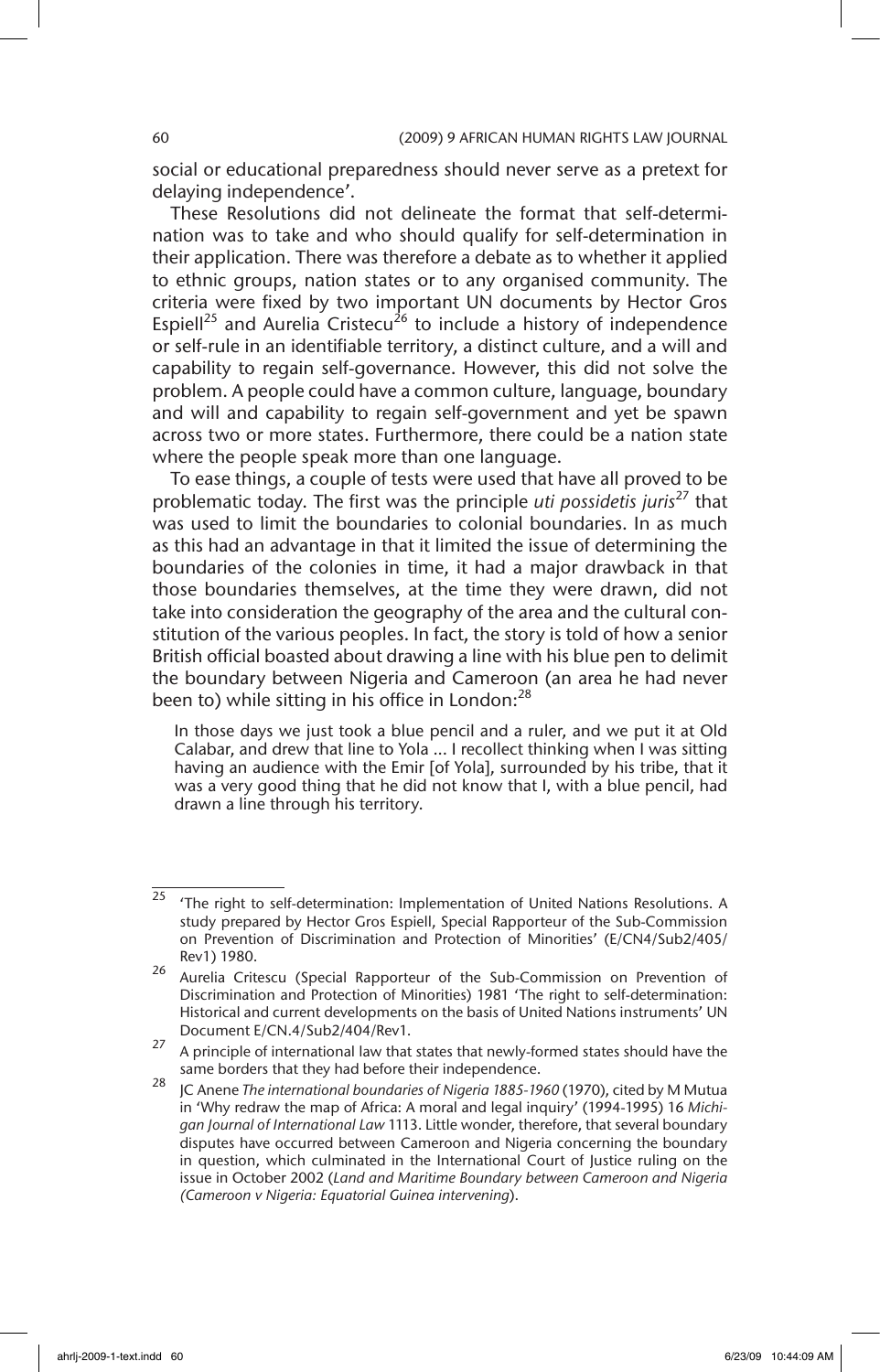Most of the borders of African states were drawn as a result of colonial conquests and states or entities with a long history of antagonism were crammed together into one state with more powerful tribes put under the control of weaker tribes with imperial support and supervision,  $2^9$ and 'it mattered little even when pre-colonial societies met the criteria for statehood, as many did'.<sup>30</sup> This could only serve as a recipe for future problems and disputes. Little wonder, therefore, that today there is a large cry for self-determination *cum* secession coming from most of these states.<sup>31</sup>

Another solution that was devised for self-determination during the colonial period was the 'salt water test'. By this test, the colony to qualify for self-determination had to be separated by the ocean from the colonial state. Put laconically, 'the 'salt water' test prescribed that the colony be 'external' to the 'mother country'.<sup>32</sup> This test could well have worked during the American Declaration of Independence (1776), as the 13 American colonies were separated by salt water from the colonial masters. However, such a test was based on the premise that colonialism only existed where the colonial power is on another continent and did not take into consideration colonialism on the same continent. The international understanding was that  $33$ 

[a]part from colonies and other similar non-self-governing territories, the right to self-determination is extended only to territories under occupation ... and to majorities subjugated to institutionalised racism (segregation, apartheid) but not to minorities that are victims of similar policies.

The other test was the 'pigmentation test'.<sup>34</sup> This limited self-determination to black freedom from white rule. As Mazrui<sup>35</sup> puts it:

For many nationalists in Africa and Asia the right to sovereignty was not merely for the nation states recognisable as such in a Western sense but for 'peoples' recognisable as such in a racial sense, particularly where differences of colour were manifest.

This was the most ridiculous of all the tests, as it only looked at colonialism on the African continent and saw it as a racial issue. It did not

<sup>29</sup> CW Hobley in his book *Etnology of the A-Kamba and other East Africa tribes* (1910) 43-48 tells how the 'Akamba, Kikuyu and the mAsai, three groups which fought each other from time to time, were all bunched into the new state of Kenya', cited in Mutua (n 28 above).

 $\frac{30}{31}$  Mutua (n 28 above) 1125-1126.

<sup>&</sup>lt;sup>31</sup> Eritrea, Biafra, Katanga, Southern Cameroons, and such.<br> $\frac{32}{16}$  1.1  $\frac{(11)(11)}{16}$  1.1  $\frac{(11)(11)}{16}$  1.1  $\frac{(11)(11)}{16}$ 

<sup>32</sup> JS Ward 'The Mi'kmaq and the right to self-determination' (2004) 1 *Ćelánen: A journal of indigenous governance* 1 http://web.uvic.ca/igov/research/journal/ articles\_ward\_p.htm (accessed 10 April 2009).

 $33$  Ward (n 32 above) para 32.

<sup>34</sup> W Ofuatey-Kodjoe *The principle of self-determination in international law* (1997) 129- 147.

<sup>35</sup> AA Mazrui *Towards a pax Africana: A study of ideology and ambition* (1967), cited in OS Kamanu 'Secession and self-determination: An OAU dilemma' (1974) 12 *Journal of Modern African Studies* 356.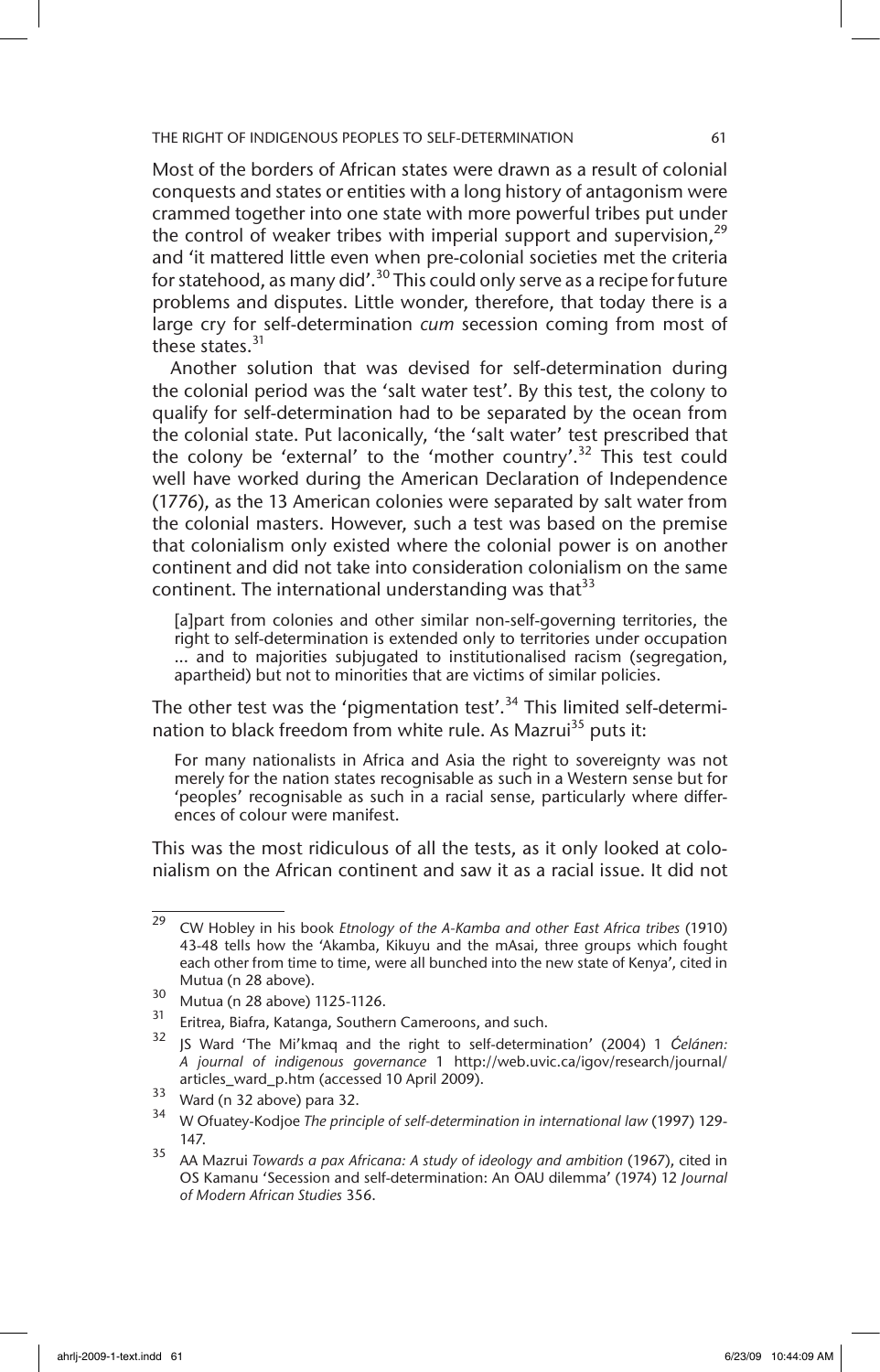take into consideration colonialism practised by persons of the same colour on peoples of the same colour. I doubt if such a test was applied to the American colonies it would have had the same effect.

One issue that was not very clear was whether these three tests had to be applied together or whether one could be applied to the exclusion of the others, or whether a combination of any two would have been satisfactory. My guess is that the first test was indispensable, that is, the justification of a boundary in conformity with the principle of *uti possidetis juris*, coupled with a culture and language of the peoples. The other two could be applied in any form and in fact could even have been dispensed with in certain cases. However, it is worth mentioning that *uti possidetis juris* is the only test that mattered in the decolonisation era, save for exceptional cases such as Namibia and Western Sahara.

It has also not been very straightforward for international lawyers to agree on the notion of 'people' or 'peoples' for the purpose of selfdetermination. What enables a group or people to claim the right to self-determination? According to Hannum,<sup>36</sup> the definition would normally include subjective and objective components:

At a minimum it is necessary for members of the group concerned to think of themselves as a distinct group. It is also necessary for the group to have certain objectively determinable common characteristics, eg ethnicity, language, history, or religion.

Friedlander provides a more straightforward set of criteria: 'A people consists of a community of individuals bound together by mutual loyalties, an identifiable tradition, and a common cultural awareness, with historic ties to a given territory.<sup>37</sup>

### 3.3 Self-determination in the post-decolonisation era

The argument of self-determination has been used even after the colonial period and out of the colonial context. It would be illogical to limit the question of self-determination to dealing with colonial issues. It is not right for any people to be subjected to alien subjugation.

The cases of self-determination cited above constitute what I refer to as 'positive' self-determination. That is, where people exercise the right by choosing to associate in an entity organised to rule itself. But there may also be cases of 'negative' or 'reverse' self-determination. This would be the case where a people decide to break away from an existing entity and form their own state. Buchheit<sup>38</sup> refers to this situation as 'remedial secession':39

<sup>36</sup> H Hannum 'Rethinking self-determination' (1993-1994) 34:1 *Virginia Journal of International Law* 35.

 $37$  RA Friedlander 'Proposed criteria for testing the validity of self-determination as it applies to dissatisfied minorities' (1997) 25 *Chitty's Law Journal* 335 336.

<sup>38</sup> L Buchheit *Secession: The legitimacy of self-determination* (1978).

Buchheit (n 38 above) 222 para 2.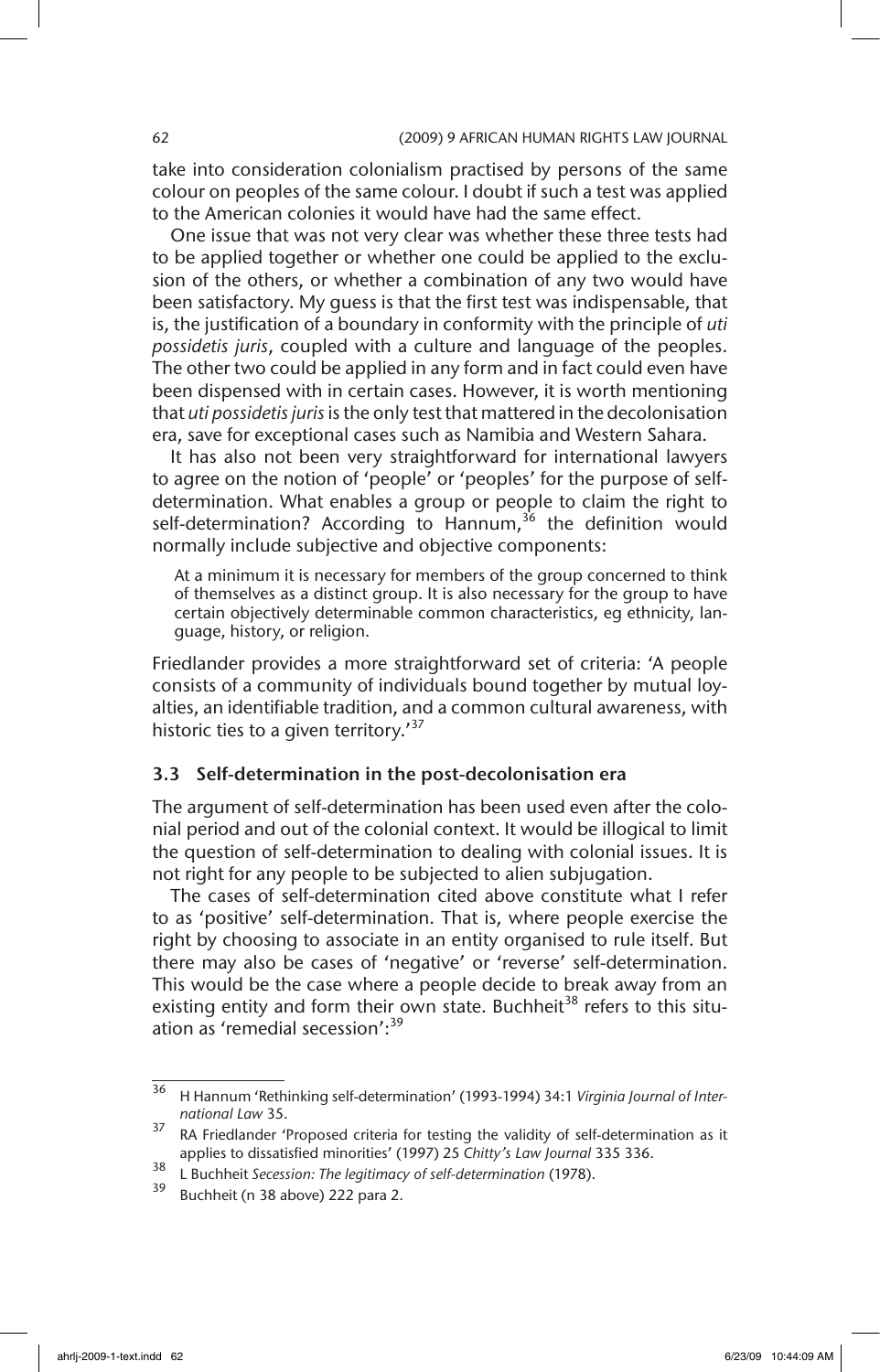Remedial secession envisions a scheme by which corresponding to the various degrees of oppression inflicted upon a particular group by its governing state, international law recognises a continuum of remedies ranging from protection of individual rights, to minority rights, and ending with secession as the ultimate remedy.

However, this has been accepted only after long and devastating wars or where the sovereign state consents to self-determination of part of its territory. The cases of the secession by Eritrea from Ethiopia and Bangladesh from Pakistan are examples of cases where the right may be exercised after long and bloody wars. The self-determination of the countries of the former Soviet Union was only achieved with the consent of Russia. Kohen states: 40

When a new state is formed from part of the territory of another state with its consent, it is a situation of 'devolution' .... This presupposes an agreement between the two states and, as such, is not a source of conflict, at least with regard to the existence of the new state itself.

There is a lot of inconsistency in the practice outside the colonial context as the UN has been seen to admit certain countries that acquired selfdetermination in violation of the principle of states sovereignty (Eritrea from Ethiopia and Bangladesh from Pakistan), while they opposed the self-determination of Biafra from Nigeria and in fact sent UN forces to quell the Katangese rebellion for self-determination from the Congo. In as much as this has no immediate bearing on the admission policy of the UN, it seems rather that the issue of fanning state sovereignty in deciding issues of self-determination is governed by the recognition policies of great powers.

The only international instrument that apparently extends the right of self-determination beyond the colonial context is the Helsinki Final Act of the Conference on Security and Co-operation in Europe (CSCE) of 1975. It provides in Principle VIII:<sup>41</sup>

The participating states will respect the equal rights of peoples and their right to self-determination. By virtue of the principle of equal rights and selfdetermination of peoples, all peoples always have the right, in full freedom, to determine, when and as they wish, their internal and external political status, without external interference, and to pursue as they wish their political, economic, social and cultural development.

<sup>40</sup> MG Kohen 'Creation d'Etats en droit international contemporain' (2002) 6 *Bancaja Euromediterranean Courses of International Law* 573.

<sup>41</sup> This article of the Helsinki Final Act also carries the popular *caveat* on the limitation of the right to secession. It states that the right has to be exercised 'in conformity with the purposes and principles of the Charter of the United Nations and with the relevant norms of international law, including those relating to territorial integrity of states'.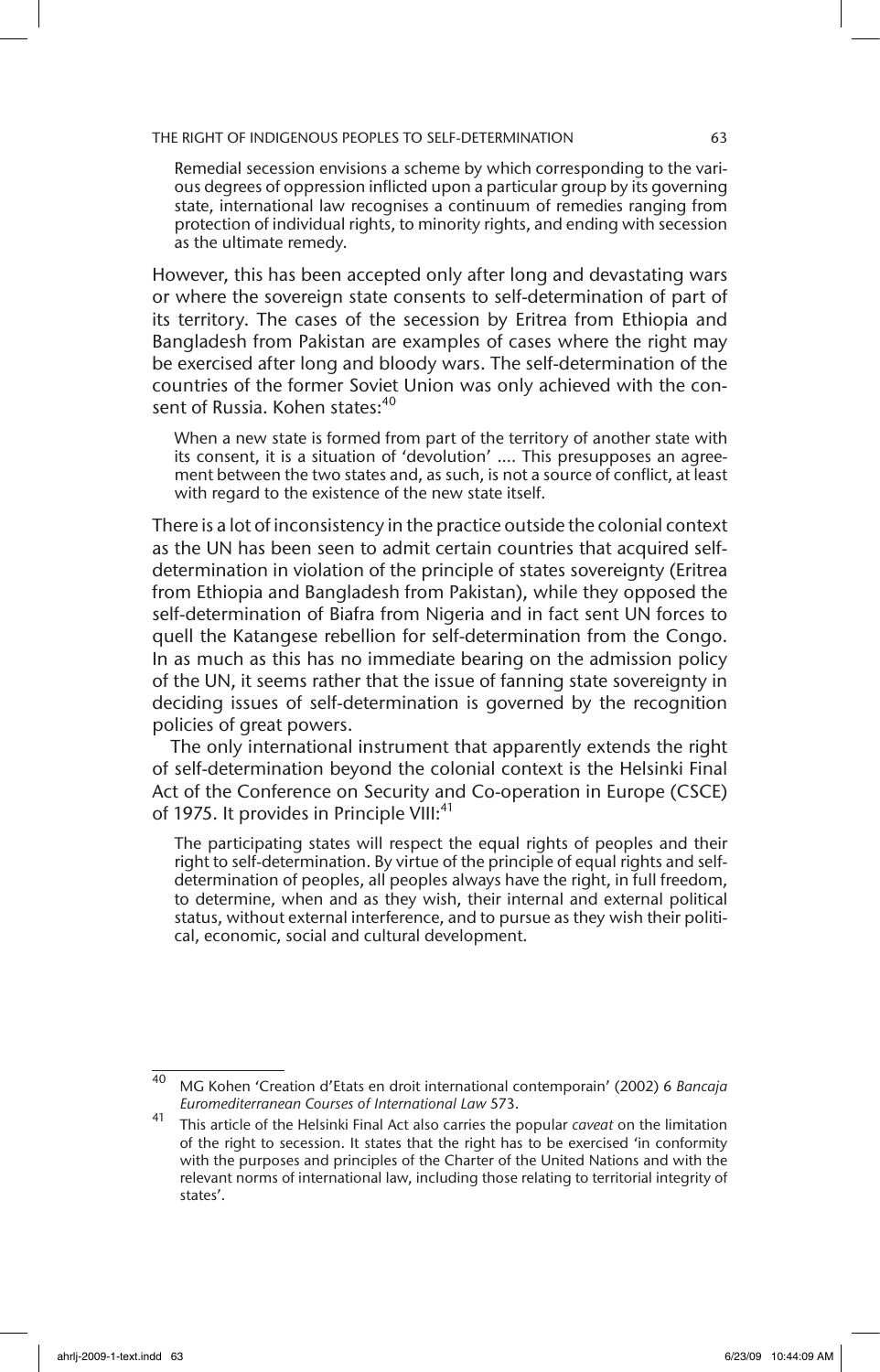#### 3.4 Self-determination under the African Charter on Human and Peoples' Rights

Other than the two international covenants already mentioned, prominent among human rights treaties are the provisions of the African Charter on Human and Peoples' Rights (African Charter)<sup>42</sup> on selfdetermination. The African Charter insists on the equality of peoples in article 19 and hammers on the fact that there can be no justification for the domination of a people by another: 'All peoples shall be equal; they shall enjoy the same respect and shall have the same rights. Nothing shall justify the domination of a people by another.'

Article 20 sets forth the right of self-determination:

- 1 All peoples shall have the right to existence. They shall have the unquestionable and inalienable right to self-determination. They shall freely determine their political status and shall pursue their economic and social development according to the policy they have freely chosen.
- 2 Colonised or oppressed peoples shall have the right to free themselves from the bonds of domination by resorting to any means recognised by the international community.
- 3 All peoples shall have the right to the assistance of the state parties to the present Charter in their liberation struggle against foreign domination, be it political, economic or cultural.

In great contrast to the beautiful phraseology contained in the African Charter, most African states have adopted a very limited interpretation of the concept outside the post-colonial context of independence:<sup>43</sup>

Because of the extreme ethnic heterogeneity of most African states and the resulting difficulty in developing a sense of statehood in the post-independence period, the principles of territorial integrity and national unity have been widely felt to be more fundamental than that of self-determination.

# 4 The right of indigenous peoples to selfdetermination

#### 4.1 The right under the United Nations Declaration

The right of indigenous peoples to self-determination under the UN Declaration<sup>44</sup> was not achieved without much debate. In fact, it was an issue of controversy and underwent numerous modifications before the final Declaration. In this section, I will examine the right under the

<sup>42</sup> Adopted on 27 June 1981 http://www.achpr.org/english/\_info/charter\_en.html (accessed 21 January 2009).

<sup>43</sup> H Hannum *Autonomy, sovereignty and self-determination: The accommodation of conflicting rights* (1990) 46-47

<sup>44</sup> UN Resolution A/RES/61/295 of 13 September 2007.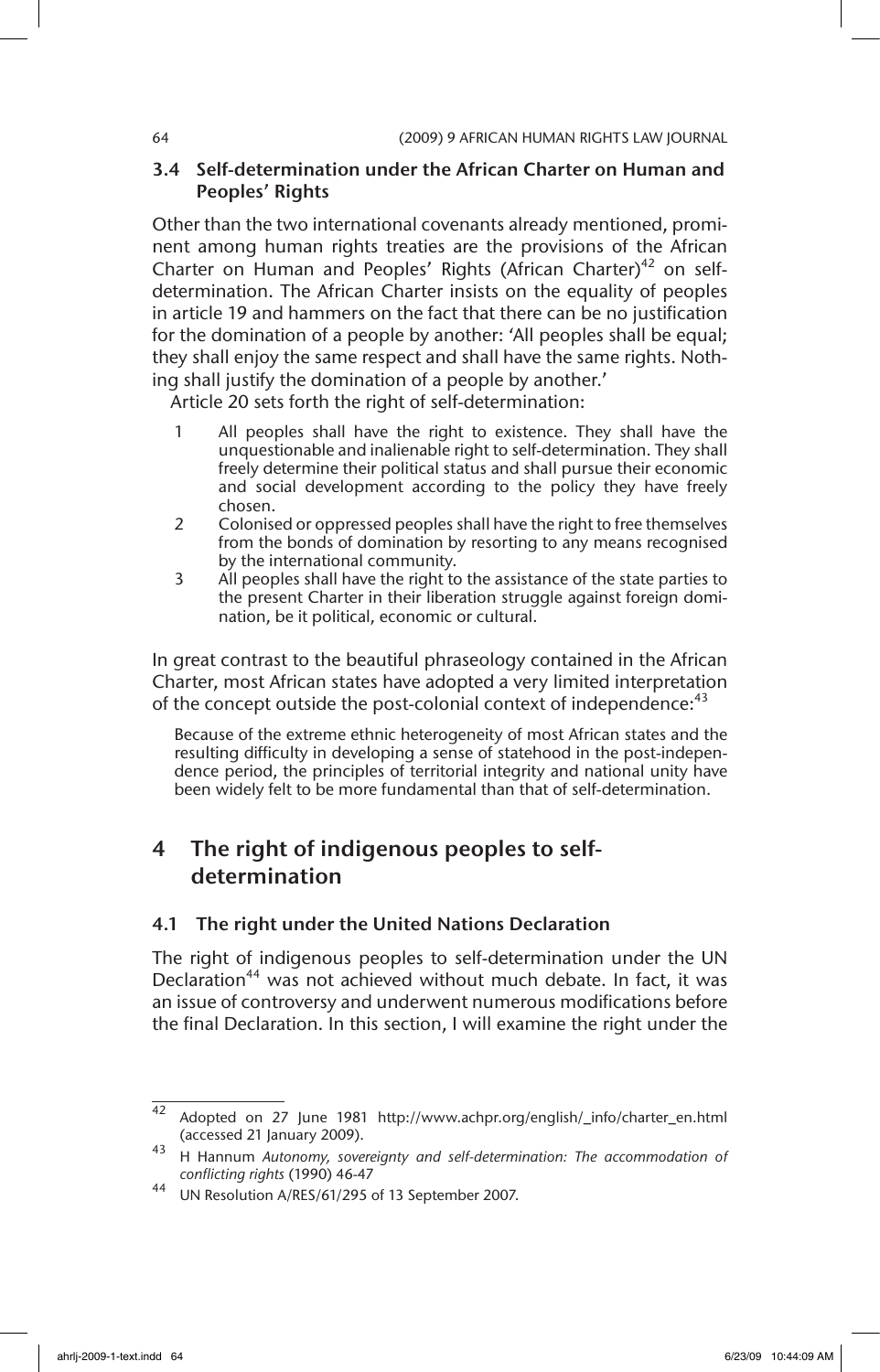Decolaration alongside sthe different formulation sothat were presented before its final adoption.

Preambular paragraph 16 of the UN Declaration states the principle of self-determination in blanket terms:

Acknowledging that the Charter of the United Nations, the International Covenant on Economic, Social and Cultural Rights and the International Covenant on Civil and Political Rights as well as the Vienna Declaration and Programme of Action, affirm the fundamental importance of the right to self-determination of all peoples, by virtue of which they freely determine their political status and freely pursue their economic, social and cultural development.

Article 3 goes a little further and states that '[i]ndigenous peoples have the right to self-determination. By virtue of that right they freely determine their political status and freely pursue their economic, social and cultural development.'

It has not been easy to justify the insertion of this article, which is culled *verbatim* from the Charter of the UN and common article 1<sup>45</sup> to the International Covenants on Civil and Political Rights and Economic, Social and Cultural Rights, in the Declaration.

Article 4 goes further to state:

Indigenous peoples, in exercising their right to self-determination, have the right to autonomy or self-government in matters relating to their internal and local affairs, as well as ways and means for financing their autonomous functions.

What is the purport of this addition if the intention is not to grant a separate right of self-determination to indigenous peoples distinct from that in the international Covenants?

In order to arrive at the formulation in articles 3 and 4, the Declaration saw several proposals on the issue of self-determination which the indigenous caucus<sup>46</sup> held was primordial for the protection of the rights of indigenous peoples. The draft proposals of the representatives of indigenous peoples to the Working Group on Indigenous Populations (WGIP) followed the following formulations: The representatives of indigenous peoples submitted a draft to the 4th session in 1985 with the following formulation:

All indigenous nations and peoples have the right to self-determination, by virtue of which they have the right to whatever degree of autonomy or self-government they choose. This includes the right to freely determine their political status, freely pursue their own economic, social, religious and cultural development, and determine their own membership and/or citizenship, without external interference.

 $45$  'All peoples have the right of self-determination. By virtue of that right they freely determine their political status and freely pursue their economic, social and cultural development.'

<sup>46</sup> A Working Group on Indigenous Populations was formed at the level of the UN that monitored the negotiations and in fact drafted the article on self-determination without which they thought the whole exercise would have been futile.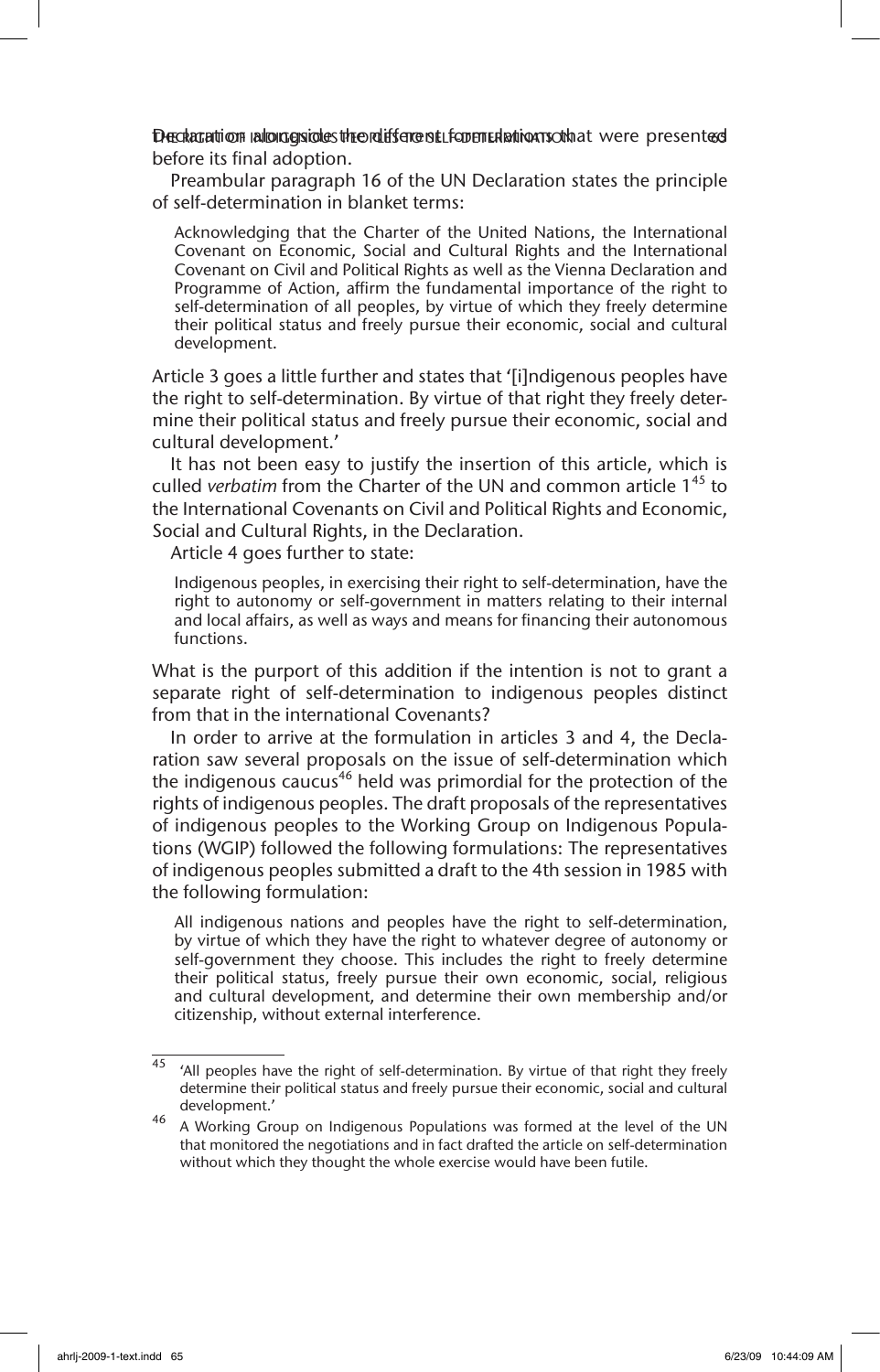At the 8th session in 1990, the formulation was as follows:

Indigenous peoples have the right of self-determination, by virtue of which they may freely determine their political status and institutions and pursue their own economic, social, religious and cultural development.

During the 1991 session of the WGIP, what appears to be the Preamble and articles 3 and 4 of the Declaration today were presented as one article, namely:

Indigenous peoples have the right to self-determination, in accordance with international law. By virtue of this right, they freely determine their relationship with the states in which they live, in a spirit of coexistence with other citizens, and freely pursue their economic, social, cultural and spiritual development in conditions of freedom and dignity.

The UN Meeting of Experts to Review the Experiences of Countries in the Operation of Schemes of Internal Self-Government for Indigenous Populations in 1991, presented the following formulation:

Indigenous peoples have the right of self-determination as provided for in the international covenants on human rights and public international law and as a consequence of their continued existence as distinct peoples. This right will be implemented with due consideration to other basic principles of international law. An integral part of this is the inherent and fundamental right of autonomy and self-government.

The evolution of these drafts clearly shows an inherent fear in the WGIP not to venture onto controversial issues that may hamper the adoption of the Declaration when it is finally tabled, such as the fear that the interpretation of self-determination may grant a right of secession. Their fears were founded.

The four countries that voted against the Declaration had various reasons for doing so. The issue of self-determination was central to the hesitation of three of the four countries (the United States, Australia and New Zealand), as they felt that this could lead to some misconception and misinterpretation in the course of the application of the Declaration. Such fears are not wholly unfounded.

The representative of the United States<sup>47</sup> questioned the insertion of the concept on the grounds that it 'risked endless conflicting interpretations and debate about its application'. To him, 'under existing common article 1 legal obligations, indigenous peoples generally are not entitled to independence nor any right of self-government within the nation state'. That it was not the mandate '… to qualify, limit, or expand the scope of the existing legal obligations set forth in common article 1', but that the mandate was 'to articulate a new concept' of 'self government within a nation state'. Furthermore, he finds 'such an

USUN Press Release of 13 September 2007: Explanation of vote by Robert Hagen, US Advisor on the Declaration on the Rights of Indigenous Peoples, to the UN General Assembly.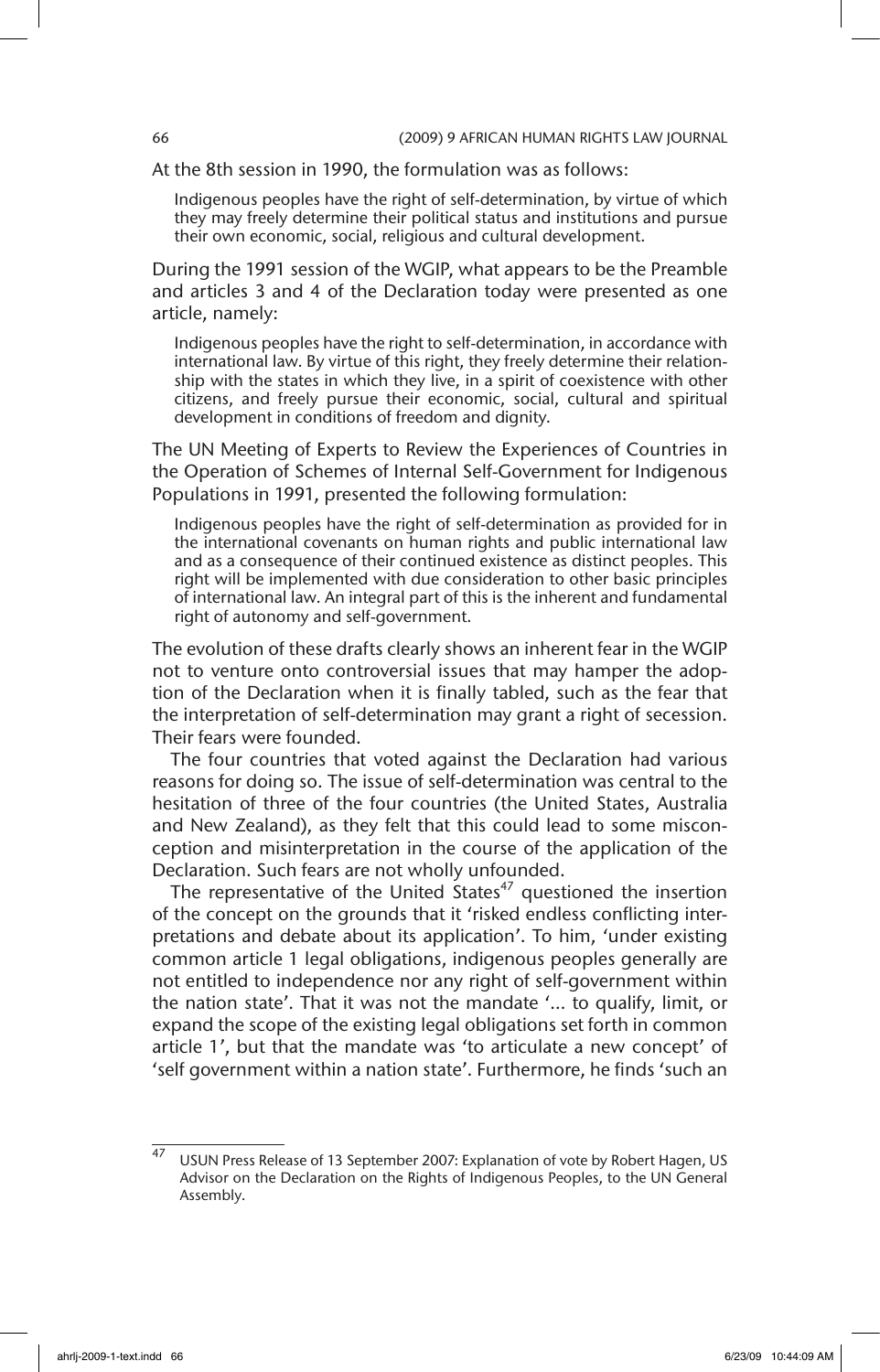approach on a topic that involves the foundation of international law … likely to result in confusion and disputes'.

Australia, for its part, contended that:<sup>48</sup>

Self-determination applies to situations of decolonisation and the breakup of states into smaller states with clearly defined population groups. It also applies where a particular group with a defined territory is disenfranchised and is denied political or civil rights. It is not a right which attaches to an undefined subgroup of a population seeking to obtain political independence.

New Zealand<sup>49</sup> challenged the Declaration on grounds that it conflicted with the Treaty of Waitangi<sup>50</sup> and various dispositions of its Constitution.

Canada $51$  thought that the issue ought to have been seen in terms of self-government and the question of self-determination under Canadian jurisprudence should be subject to negotiations.

Though the United Kingdom voted for the Declaration, it mentioned that it understood that the Declaration did not apply to UK overseas territories. One may wonder, therefore, if the broad concept of selfdetermination, as used for the decolonisation of colonial peoples, should not apply to the so-called UK overseas territories.

During the negotiations, the African group<sup>52</sup> made observations on the insertion of the notion of self-determination in the Declaration in a rather contradictory manner. On the one hand, the group observed:

The principle of self-determination only applies to peoples under colonial and/or foreign occupation, that is people residing in territories or areas which fall within the jurisdiction of the UN trusteeship system, as enumerated in article 77 of the United Nations Charter as well as those non-self-governing peoples within the purview of article 3 of the UN Charter. Implicitly recognising the rights of indigenous peoples to self-determination in ... the Declaration can be misrepresented as conferring a unilateral right of selfdetermination and possible secession upon a specific subset of the national populace, thus threatening the political unity and the territorial integrity of any country.

It must be precised that the recognition of the right to self-determination was not implicit (as the African group claimed), but express. The preoccupation of the African working group here echoes the fear of

<sup>48</sup> Explanation of vote by Hon Robert Hill, Ambassador and Permanent Representative of Australia to the UN, 13 September 2007.

<sup>49</sup> Explanation of vote by New Zealand Permanent Representative to the UN, HE Ms Rosemary Banks, 13 September 2007.

 $\frac{50}{51}$  1840.

<sup>51</sup> Statement by Ambassador John McNee, Permanent Representative of Canada to the UN, regarding the UN Declaration on Indigenous Peoples' Rights of 13 September 2007.

<sup>52</sup> *Aide Memoire* of 9 November 2006.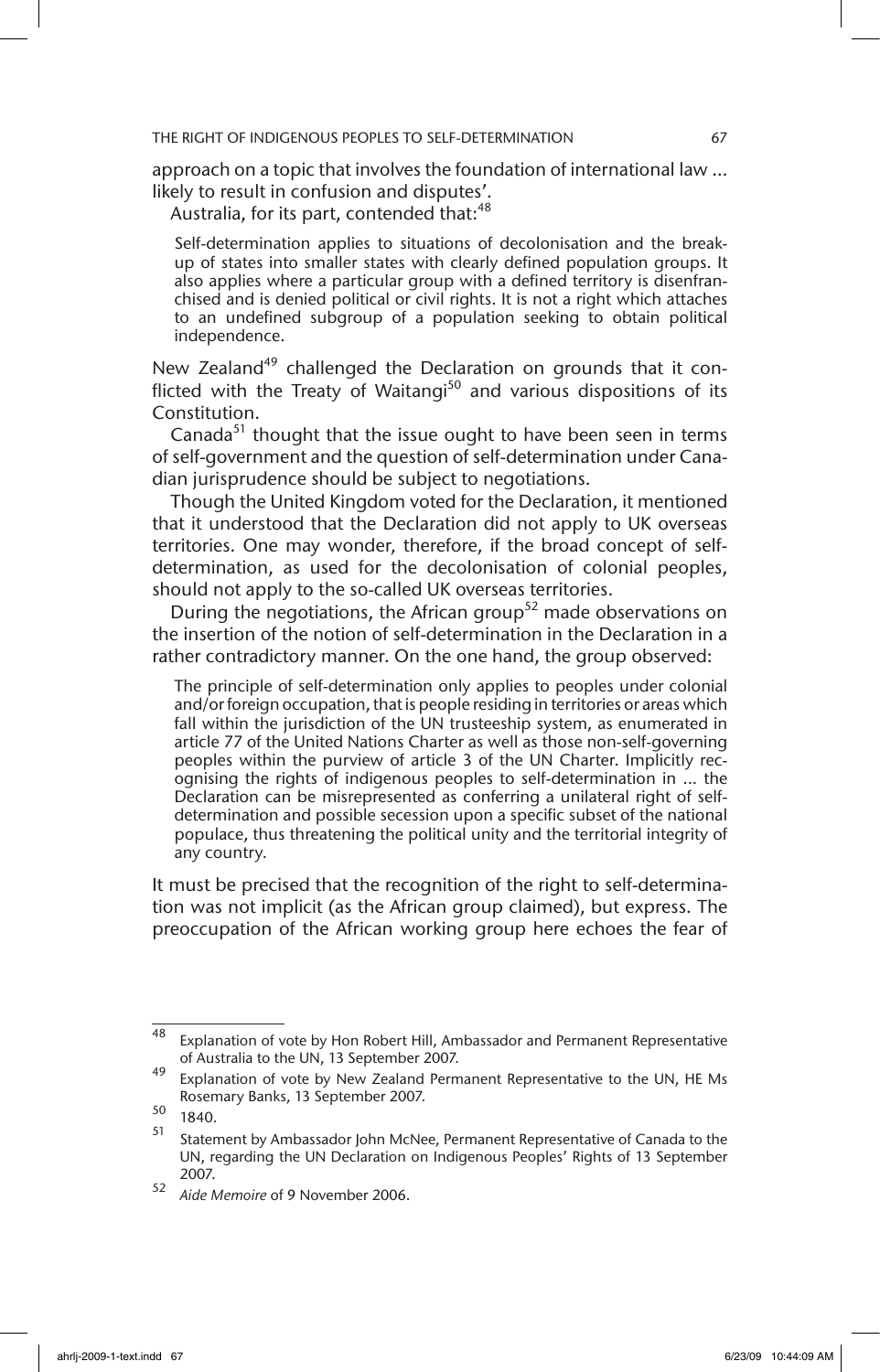the so-called dismemberment of a state as a result of the exercise of the right to self-determination. That is, the question of secession.<sup>53</sup>

On the other hand, the African group, overwhelmed by the fear of secession, loses sight of the objective of the issue of self-determination in the Declaration. They argue that the Declaration may be misunderstood as embracing and promoting self-determination within nation states. For all intents and purposes, the Declaration is actually intended to promote self-determination, at the least within nation states. That is, internal self-determination.

These misapprehensions were rectified by the African Commission on Human and Peoples' Rights (African Commission) in its Advisory Opinion of May 2007, in which it argued that

the right to self-determination in its application to indigenous populations and communities, both at the UN and regional levels, should be understood as encompassing a series of rights relative to the full participation in national affairs.

The African Commission also echoes its preference for internal selfdetermination as opposed to external self-determination in the following words: 'It is ... a collection of variations in the exercise of the right of self-determination, which are entirely compatible with the unity, and territorial integrity of state parties.'

It is therefore clear that the African Commission, even though it differs with the views of the African group, merely quelled the fears of the group on issues of external self-determination and draws from its jurisprudence to state that self-determination of indigenous peoples is compatible with the African Charter, provided it is 'exercised within the national inviolable borders of a state, by taking due account of the sovereignty of the nation state'.<sup>54</sup>

The argument of the African Commission is a double-edged sword. If the argument was used to create nation states in Europe, why can it not be used to create nation states in Africa? Furthermore, it is my humble opinion that Eritrea would beg to differ with such a view as that would be incompatible with the process that was used to arrive at the creation of an independent Eritrea.

#### 4.2 Can one found a theory of secession from a breach of the right of indigenous peoples to self-determination?

Secession may be seen as the extreme side of self-determination since it leads to the complete dismantling of the state. According to Buchanan, $55$  the notion of secession is premised on two types of normative theories: Remedial Right Only theories and Primary Right theories. According to the Remedial Right Only theories, the right to

 $rac{53}{54}$  This is the subject of discussion of the next section.

 $55$  n 46 above.

<sup>55</sup> A Buchanan 'Theories of secession' (1997) 26 *Philosophy and Public Affairs* 35.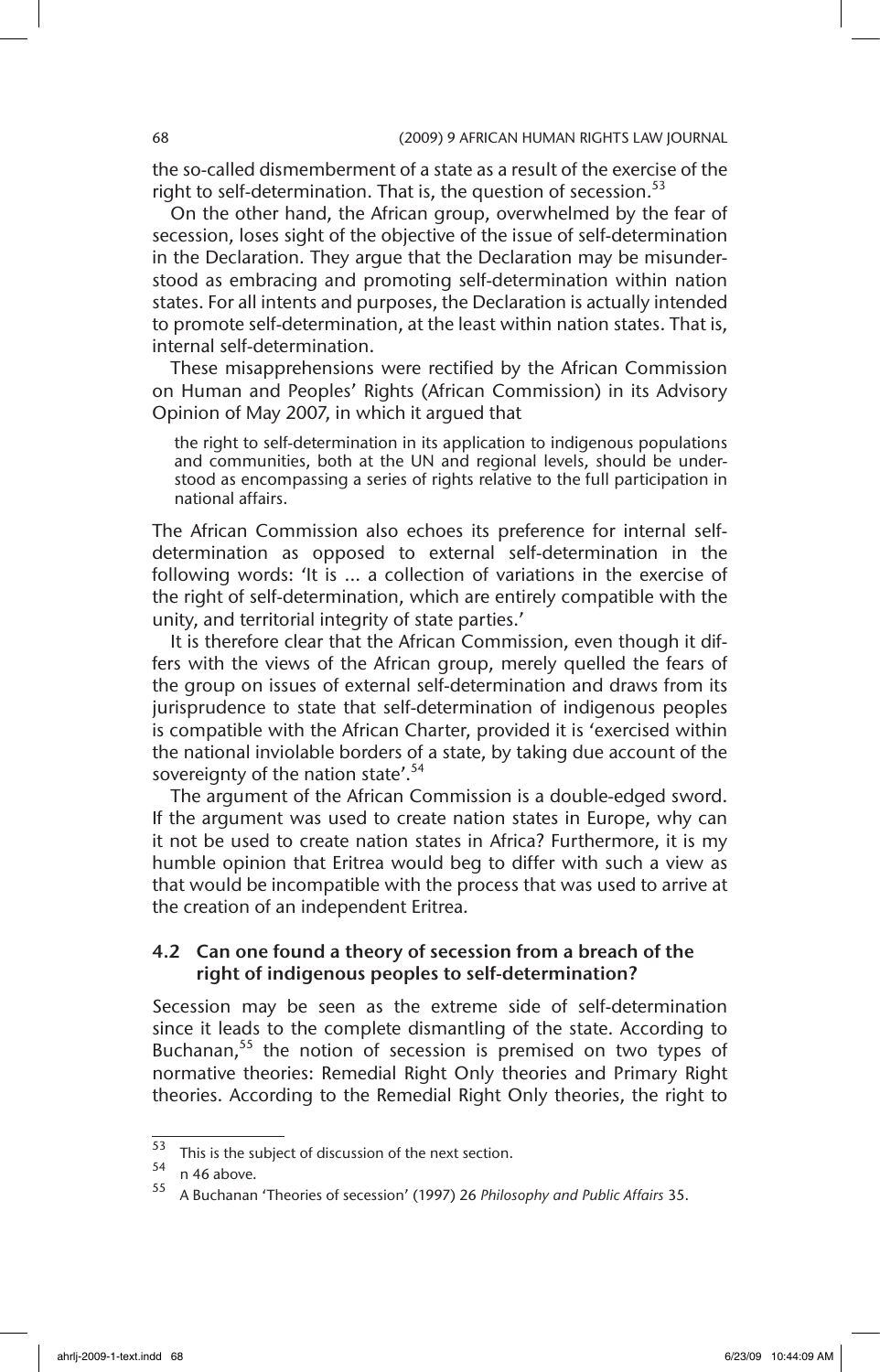secede is analogous to the right to revolution, understanding it as a right that a group comes to have only as a result of violations of other rights. On this view, secession is justified only as a remedy of last resort for persistent and serious injustices. Examples of Remedial Right Only cases of secession would include secession on grounds of (a) largescale and persistent violations of basic human rights; (b) unjust taking of the territory of a legitimate state; and (c) in certain cases, the state's persisting violation of agreements to accord a minority group limited self-government within the state.<sup>56</sup> It goes without saying, therefore, that, based on the Remedial Right Only theory, where indigenous peoples have been deprived of the minimum right of self-determination within the state, they may seek to exercise their right to secede.

The other right is what Buchanan refers to as 'Primary Right theories' to secede. By this right, a group can have a right to secede not only on remedial grounds, but the right to secede can exist even when the group has not been subject to any injustice. This second type of theory thus holds that there is a right to unilateral secession over and above whatever remedial and hence derivative right there may be. Primary Right theories are of two types: Ascriptivist theories and Associative Group theories. The former hold that certain groups whose memberships are defined by what are sometimes called ascriptive characteristics, simply by virtue of being those sorts of groups, have a unilateral right to secede. 'Ascriptive characteristics are those that are ascribed to individuals independently of their choice and include being of the same nation or being a "distinct people".'57 The most common form of Ascriptivist theory holds that nations as such have a right to self-determination that includes the right to secede in order to have their own state.

The Associative Group theories or Plebiscitary theories<sup>58</sup> in contrast hold that a unilateral moral claim-right to secede exists if a majority residing in a portion of the state chooses to have their own state there, regardless of whether or not they have any common characteristics, ascriptive or otherwise, other than the desire for independence. They need not be co-nationals or members of a distinct society.<sup>59</sup>

What the two types of Primary Right theories have in common is that they do not require injustice as a necessary condition for the existence of a right to secede. They are *Primary* Right theories because they do not make the right to secede derivative upon the violation of other, more basic rights, as the Remedial Right Only theories do.

On the strength of the foregoing, one may argue that indigenous peoples, either in the exercise of their Remedial Right, where that may

<sup>56</sup> *Stanford encyclopedia of philosophy*.

 $\frac{57}{58}$  Buchanan (n 55 above) 38.

<sup>58</sup> A Buchanan 'Self-determination, secession and the rule of international law' in D Copp (ed) *International law and morality in the theory of secession* (1998).

 $59$  n 56 above.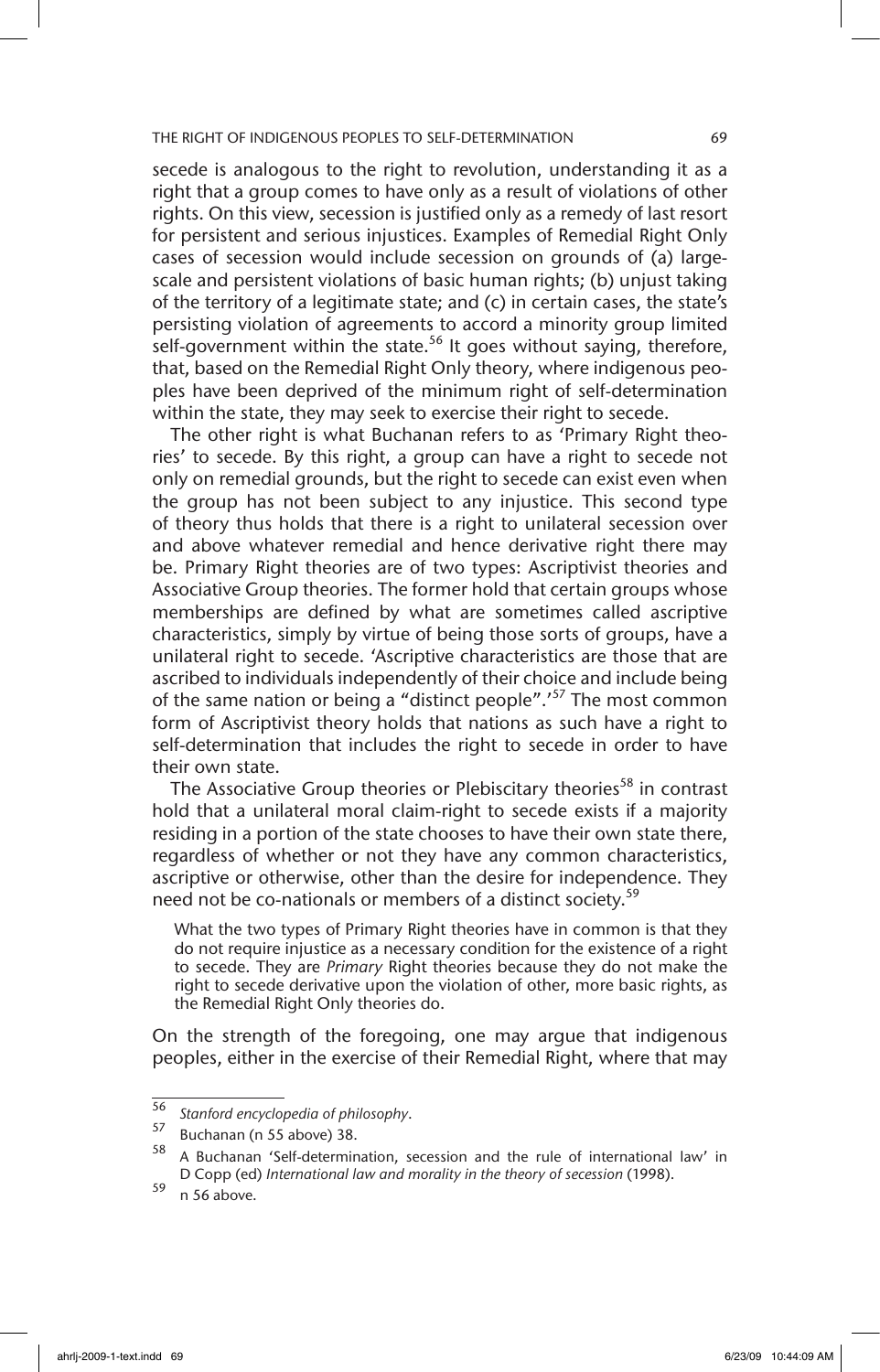be the case where their right to self-determination within the state is violated, or in a broader sense, in the simple exercise of their right under the Associative Group theories, may choose to secede from the existing state in application of their right to self-determination under the Declaration on Indigenous Peoples' Rights.

One of the fears clearly established in all the arguments advanced against the insertion of self-determination in the UN Declaration is that it may lead to an open interpretation that may in turn lead to claims of secession. Be these arguments as they may, they all implicitly betray support for the provision to be used to justify secessionist tendencies if they are carried out by indigenous peoples, especially so where their rights to internal self-determination have been violated.

The revisiting of the notion of self-determination is living proof that the question of self-determination is very much alive and still presents a quandary in international law. It is dynamic and denies being limited to decolonisation. It presents itself as an amorphous object that changes its structure over time and in different conditions. It has been used to justify rebellion of the governed against their rulers during the American War of Independence and the French Revolution; it was used by President Woodrow Wilson to justify the creation of nation states in Europe after World War I, based on the respect of ethnic boundaries; and it was used during the League of Nations mandate system to justify the creation of trust territories.<sup>60</sup> It has been used by the UN for the purpose of decolonisation and it has even been used after the decolonisation era. The cases are akin to cases of secession and secessionists groups are using the notion for the same purpose.

International law neither forbids nor encourages secession. If one were to apply the popular legal adage that what is not forbidden by the law is permissible, then one may argue that secession is permitted under international law. International law has often treated secession as a matter of fact. 'If the secessionist forces were able to impose the existence of a new state, then the international legal system was to record the fact of the existence of this new entity.'<sup>61</sup>

Article 46 of the Declaration<sup>62</sup> smacks of *déjà vu*. It was used more or less *expressis verbis* in the Declaration on Principles of International Law Concerning Friendly Relations and Co-operation $63$  on the principle of equal rights and self-determination of peoples:

 $\frac{60}{61}$  Art 22 of the Covenant of the League of Nations.

<sup>61</sup> MG Kohen (ed) *Secession: International law perspectives* (2006) 5.

 $62$  'Nothing in this Declaration may be interpreted as implying for any state, people, group or person any right to engage in any activity or to perform any act contrary to the Charter of the United Nations or construed as authorising or encouraging any action which would dismember or impair, totally or in part, the territorial integrity or political unity of sovereign and independent states.'

<sup>63</sup> General Assembly Resolution 2625 (XXV) of 24 October 1970.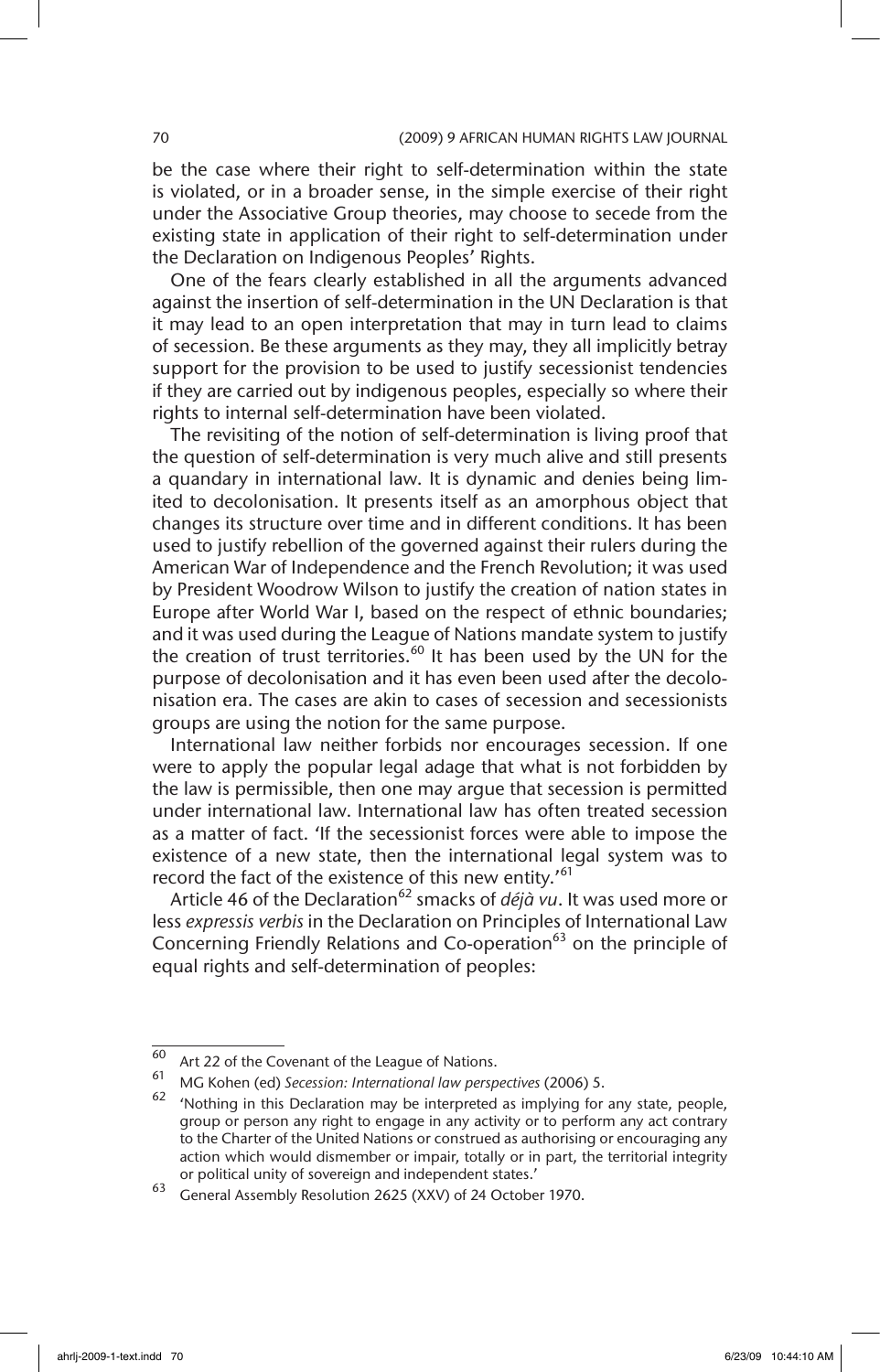Nothing in the foregoing paragraphs shall be construed as authorising or encouraging any action which would dismember or impair, totally or in part, the territorial integrity or political unity of sovereign and independent states conducting themselves in compliance with the principle of equal rights and self-determination of peoples as described above and thus possessed of a government representing the whole people belonging to the territory without distinction as to race, creed or colour.

Also, the UN Declaration, on the granting of independence to colonial peoples,  $64$  provides in its article 6:

Any attempt aimed at the partial or total disruption of the national unity and territorial integrity of a country is incompatible with the purposes and principles of the Charter of the United Nations.

This seems a rather curious statement in a resolution on decolonisation. One may wonder if the purport of the provision was to limit the application of the principle of self-determination to colonial peoples. If that was the case, then the purpose would have been defeated.

The question of self-determination has and shall always remain the Janus<sup>65</sup> of international law. Whenever it is mentioned, there is no doubt it shall always have two faces: one looking in front, at what is intended to be understood, and the other looking backwards, at what may be implied, that is, secession. That is why, whenever it is used, an extra effort is made to qualify and contain the interpretations that may be given to it by the insertion of the so-called 'safeguard clauses'.

The insertion of the 'safeguard clause' on the notion of self-determination in the Declaration comes with little surprise to the international lawyer, as it has been the practice of existing states to frown at the dismemberment of the territory of one of its members. The use of the word 'secession' even sounds like a taboo in international law discourse. Various forms of euphemisms have been used to describe cases that otherwise would have qualified as clear cases of secession, such as 'separation [of parts of a state], devolution and dissolution'.<sup>66</sup> Of course, the Vienna Convention on Succession of States in respect of Treaties of 12 August 1978 also carries the most celebrated *caveat* in limiting the right to secede:<sup>67</sup>

The present Convention applies only to the effects of a succession of states occurring in conformity with international law and, in particular, the principles of international law embodied in the Charter of the United Nations.

What then is the significance of the incorporation of the beautiful phraseology of self-determination in the Declaration? I am of the opinion that the provision should be given effect to and where indigenous

 $\frac{64}{64}$  General Assembly Resolution 1514 (XV) of 14 December 1960.

In Roman mythology, Janus (or Ianus) was the two-faced god of gates, doors, doorways, beginnings and endings.

<sup>66</sup> Vienna Convention on Succession of States in respect of Treaties, 23 August 1978.

Art 6.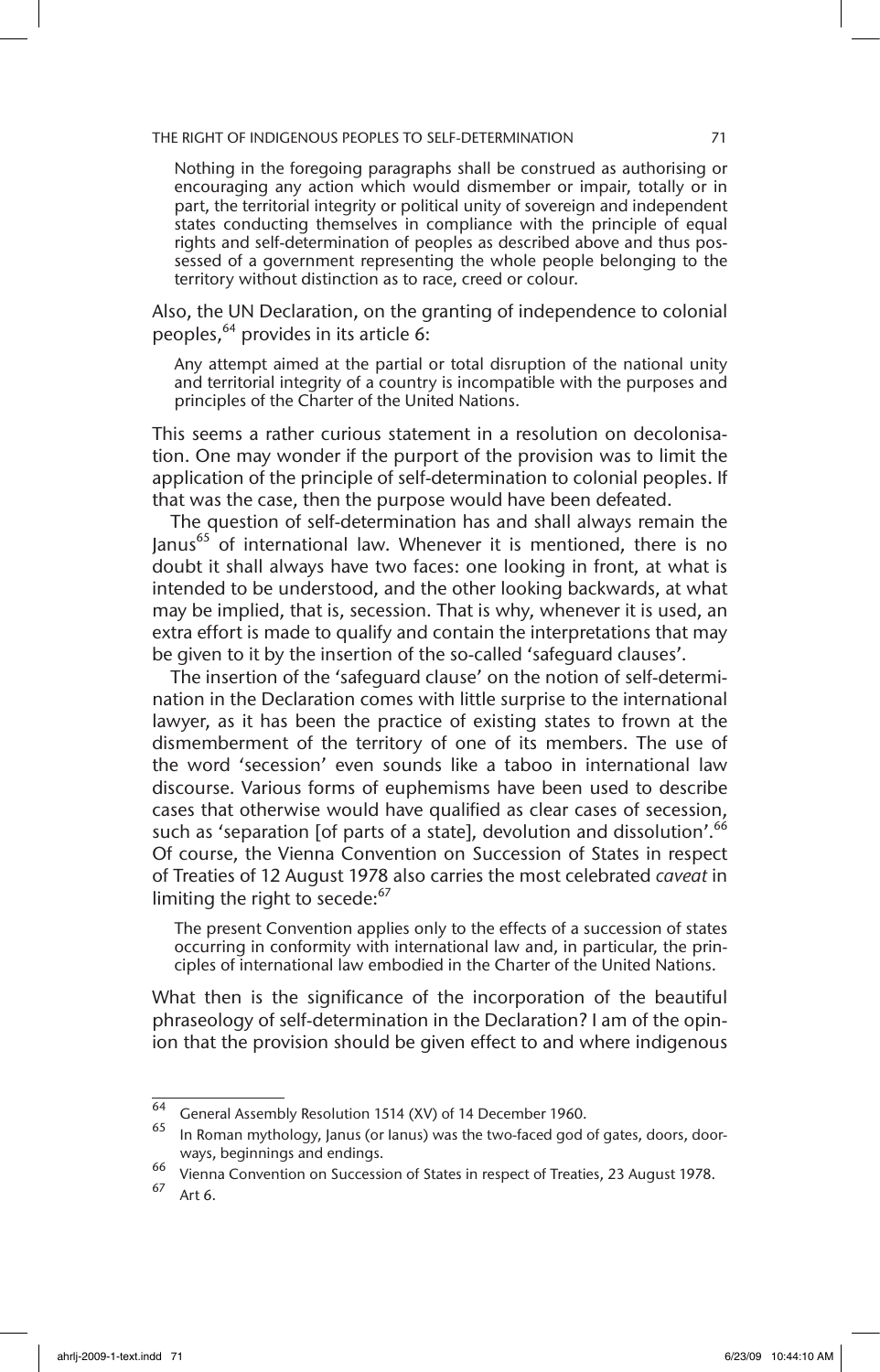peoples are not given the possibility to exercise their right of self-determination within the nation state, they should be allowed to exercise their right of external self-determination or secession. As a matter of fact, as Tomuschat argues, '[t]here are not two different rights to selfdetermination, one internal and the other external, but two aspects of a single right'.<sup>68</sup> This solution is not without its own difficulties and one would have to resolve the problem that, as a question of positive law, when is the self-determination of an indigenous group sufficiently frustrated that they must turn outwards and secede? Is this a purely negative concept of self-determination, or can the right to external selfdetermination kick in when states fail to provide indigenous peoples with affirmative rights protection?

Buchanan<sup>69</sup> finds two compelling justifications for secession, namely, 'rectificatory justice' and 'discriminatory redistribution'. The argument as to rectificatory justice is premised on the 'assumption that secession is simply the re-appropriation, by the legitimate owners, of stolen property'. The discriminatory redistribution argument is for the 'secessionists to show that they are victims of "discriminatory redistribution" at the hands of the state'. This argument seems to be the one advanced by most secessionist groups<sup>70</sup> and may be well-founded if indigenous peoples in the exercise of their right to self-determination could prove discriminatory redistribution.

# 5 The implications of non-respect of the right to internal self-determination or violation of human rights of indigenous peoples

### 5.1 Implications on justiciability

How is the UN Declaration on Indigenous Peoples' Rights, not being a binding instrument, intended to be justiciable? Is the right justiciable as an economic, social or cultural right or a civil and political right? The Declaration carries no mechanism for its enforcement. Is it meant to be a tool for indigenous peoples to pile declarations on their right to self-determination?

The issues of justiciability that arose in the *Mikmaq* case<sup>71</sup> can still be raised in the case of the justiciability of the rights of indigenous peoples to self-determination. In that case, a communication was brought by a representative of the Mikmaq tribal society who claimed that the Mikmaq peoples' right of self-determination had been violated by Canada.

 $\frac{68}{2}$  C Tomuschat 'Secession and self-determination' in Kohen (n 61 above) 23-45.

<sup>69</sup> A Buchanan *Self determination and the right to secede* (2001).

<sup>&</sup>lt;sup>70</sup> The Basque secessionists in Spain, Biafra in Nigeria, Katanga in Congo.<br><sup>71</sup> The *Little Congoiner* in Contract in Congoiner in the Congoiner in the Congoiner in the Congoiner in the Congoiner

<sup>71</sup> *The Mikmaq Tribal Society v Canada*, Communication No 78/1980 (30 September 1980), UN Doc Supp No 40 (A/39/40) 200 (1984).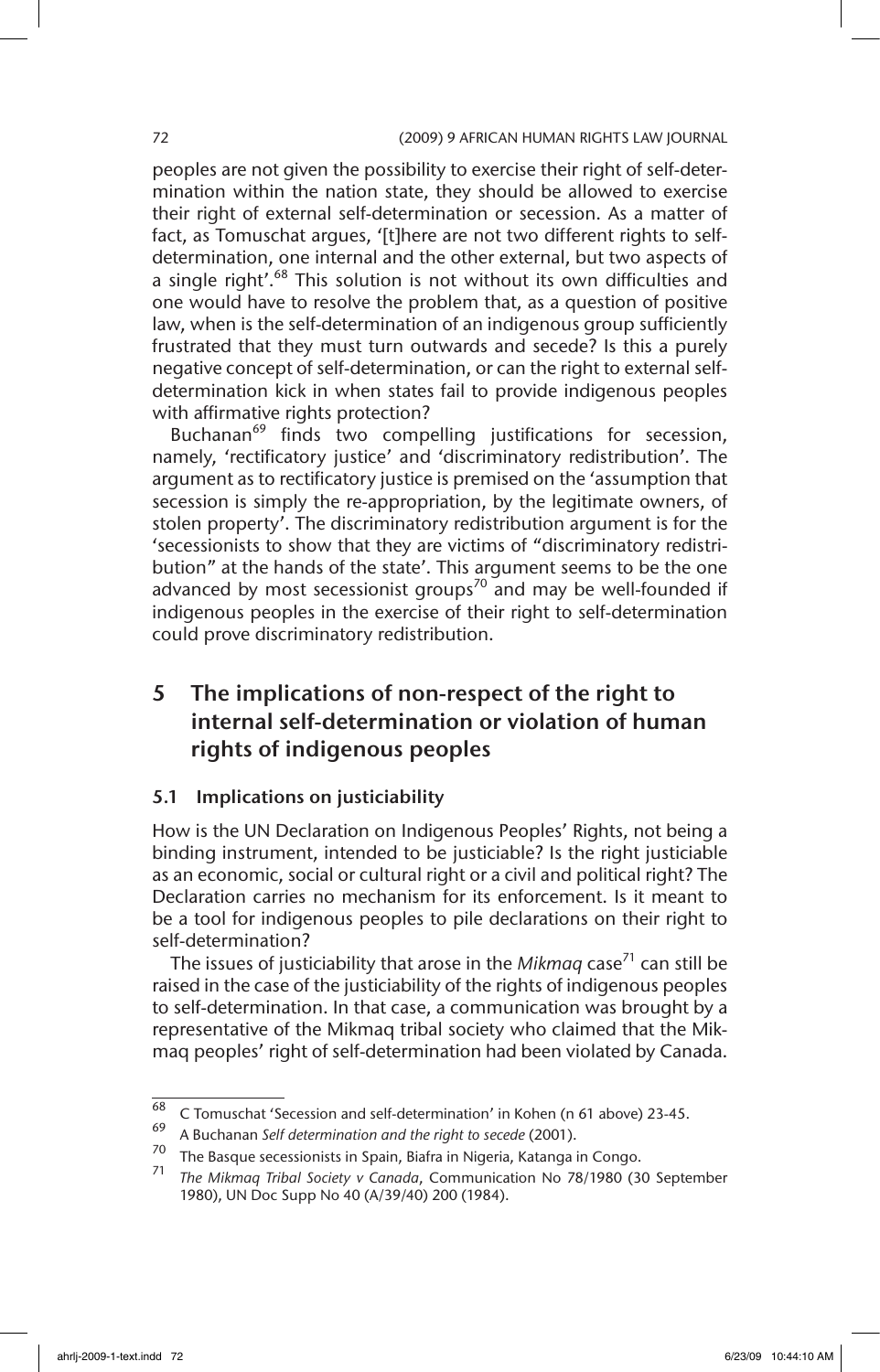The Committee failed to pronounce itself on the substance of the communication, but instead decided that the complaint was inadmissible on the basis of lack of *locus standi* of the tribe's representative — in light of the failure of the Grand Council, as its legal entity, to authorise the author.

There ought to have been a clear mechanism where, if the rights of indigenous peoples were violated, they can make them actionable before the courts. In the absence of this, the fear is that the Declaration may as well remain a toothless bulldog.

Even though the Declaration is not a binding instrument, inspiration can be drawn from some common law jurisdictions that have made aboriginal rights justiciable. McHugh<sup>72</sup> sees it in the light of public interest litigation. In his article, he examines a certain number of cases decided by courts in common law countries<sup>73</sup> and states that those cases projected the specter of aboriginal rights. The aboriginals became active members rather than passive objects of the mainstream legal system. He advocates for the use of 'breakthrough rights' to accomplish this purpose. That is, the use of 'soft law' adaptation (litigation, negotiation and administration) to achieve rights recognition and hence an erosion of the concepts of non-justiciable 'political trusts' (New Zealand) and '*terra nullius*' (Australia). He distinguishes between three types of aboriginal rights, namely, jurisdictional, procedural and proprietary, of which the jurisdictional and procedural rights will contribute directly to the achievement of the goal of justiciability. Jurisdictional-type rights is the acceptance by the legal system of the inherent authority of the tribe over its own people and territory, and procedural-type rights is the right to participate in decision making with the support of the courts.

#### 5.2 Legal secession as an alternative?

Recognising the right of indigenous peoples to self-determination is one thing and implementing such rights is another. Where all attempts at internal self-determination have failed, can indigenous peoples exercise their right to external self-determination by the use of legal means notably the courts? In order for this to be possible, the indigenous peoples must be capable of constituting themselves into a state. According to Hannum, $^{\lambda_4}$  a state must possess the following characteristics: (a) a permanent population; (b) a defined territory; (c) government; and (d) capacity to enter into relations with other states. Where there is a total failure to allow indigenous peoples to

 $\overline{72}$  P McHugh 'New dawn to cold light: Courts and common law Aboriginal rights' in R Bigwood (ed) *Public interest litigation: New Zealand experience in international perspective* (2006) 25-68.

<sup>73</sup> The *Coulder* case in Canada; the *Martinez* case by the US Supreme Court; the *Mauri Council* case in New Zealand; and the *Mabo* case in Australia.

Hannum (n 36 above).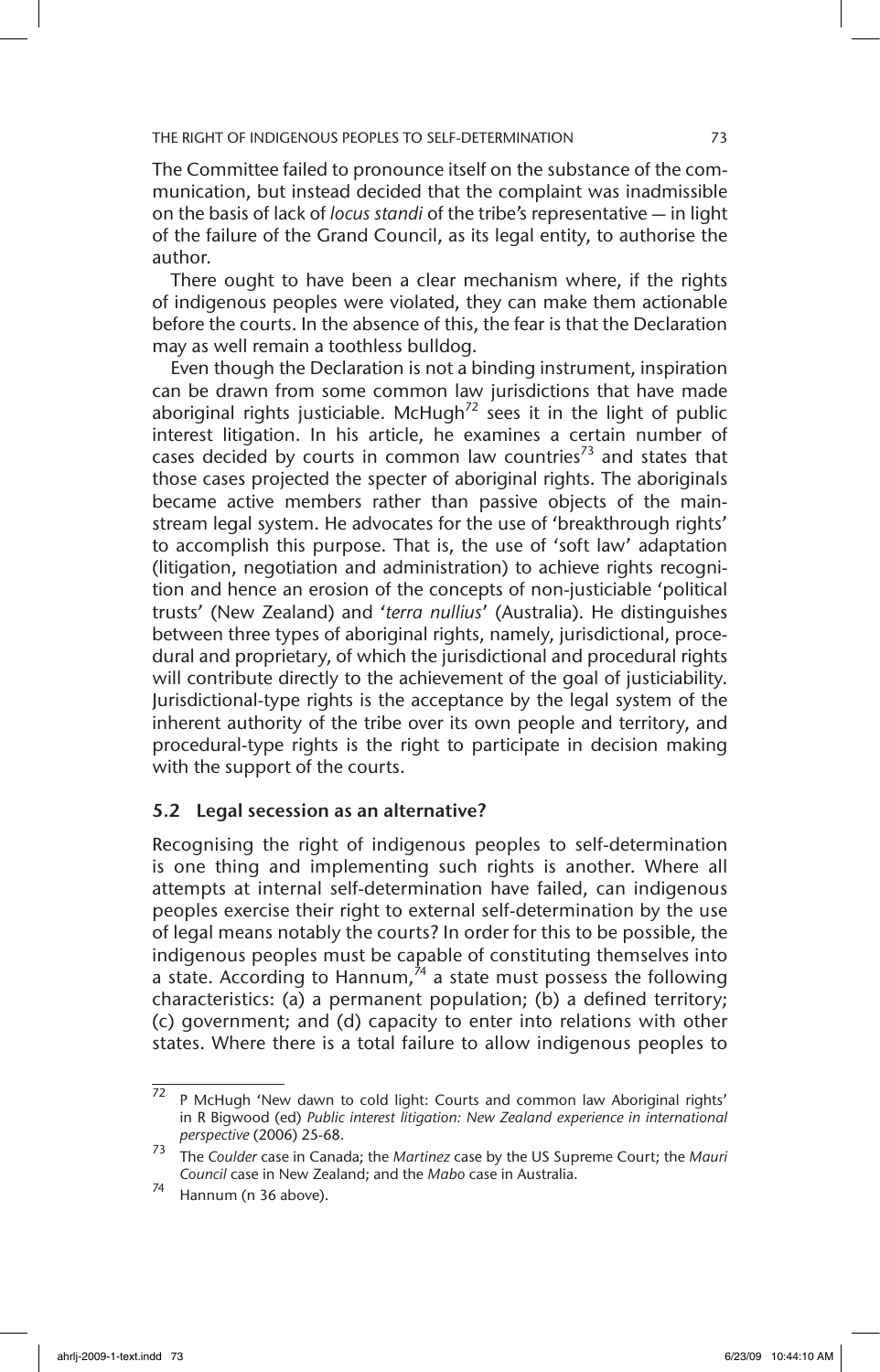exercise their right of internal self-determination as provided by the Declaration and in the absence of any clear mechanism for their justiciability domestically, can the indigenous community exercise their right of external self-determination?

That possibility does not seem to have been rejected by the Canadian Supreme Court in *Reference re Secession of Quebec<sup>75</sup>* and the African Commission in *Katanga v Zaire*. 76 In the former case, the Canadian Supreme Court held:<sup>77</sup>

Although there is no right, under the Constitution or at international law, to unilateral secession, that is secession without negotiation on the basis just discussed, this does not rule out the possibility of an unconstitutional declaration of secession leading to a *de facto* secession. The ultimate success of such secession would be dependent on recognition by the international community, which is likely to consider the legality and legitimacy of secession having regard to, amongst other facts, the conduct of Quebec and Canada, in determining whether to grant or withhold recognition. Such recognition, even if granted, would not, however, provide any retroactive justification for the act of secession, either under the Constitution of Canada or at international law.

In the latter case, the African Commission was of the opinion that the people of Katanga could secede if they could show the violation of their human rights:<sup>78</sup>

In the absence of concrete evidence of violations of human rights to the point that the territorial integrity of Zaire should be called to question and in the absence of evidence that the people of Katanga are denied the right to participate in government as guaranteed by article 13(1) of the African Charter, the Commission holds the view that Katanga is obliged to exercise a variant of self-determination that is compatible with the sovereignty and territorial integrity of Zaire.

The Helsinki Final Act, which recognises the notion of self-determination outside the colonial context, is also a powerful instrument in this context:

The participating states will respect the equal rights of peoples and their right to self-determination ... By virtue of the principle of equal rights and self- determination of peoples, all peoples always have the right, in full freedom, to determine, when and as they wish, their internal and external political status, without external interference, and to pursue as they wish their political, economic, social and cultural development.

<sup>75</sup> *Reference re Secession of Quebec* [1998] 2 SCR 217, in the matter of sec 53 of the Supreme Court Act, RSC, 1985, c S-26.

<sup>76</sup> *Katangese Peoples' Congress v Zaire* (2000) AHRLR 72 (ACHPR 1995).

 $\frac{77}{78}$  n 75 above, 85 para 155.

Para 6.